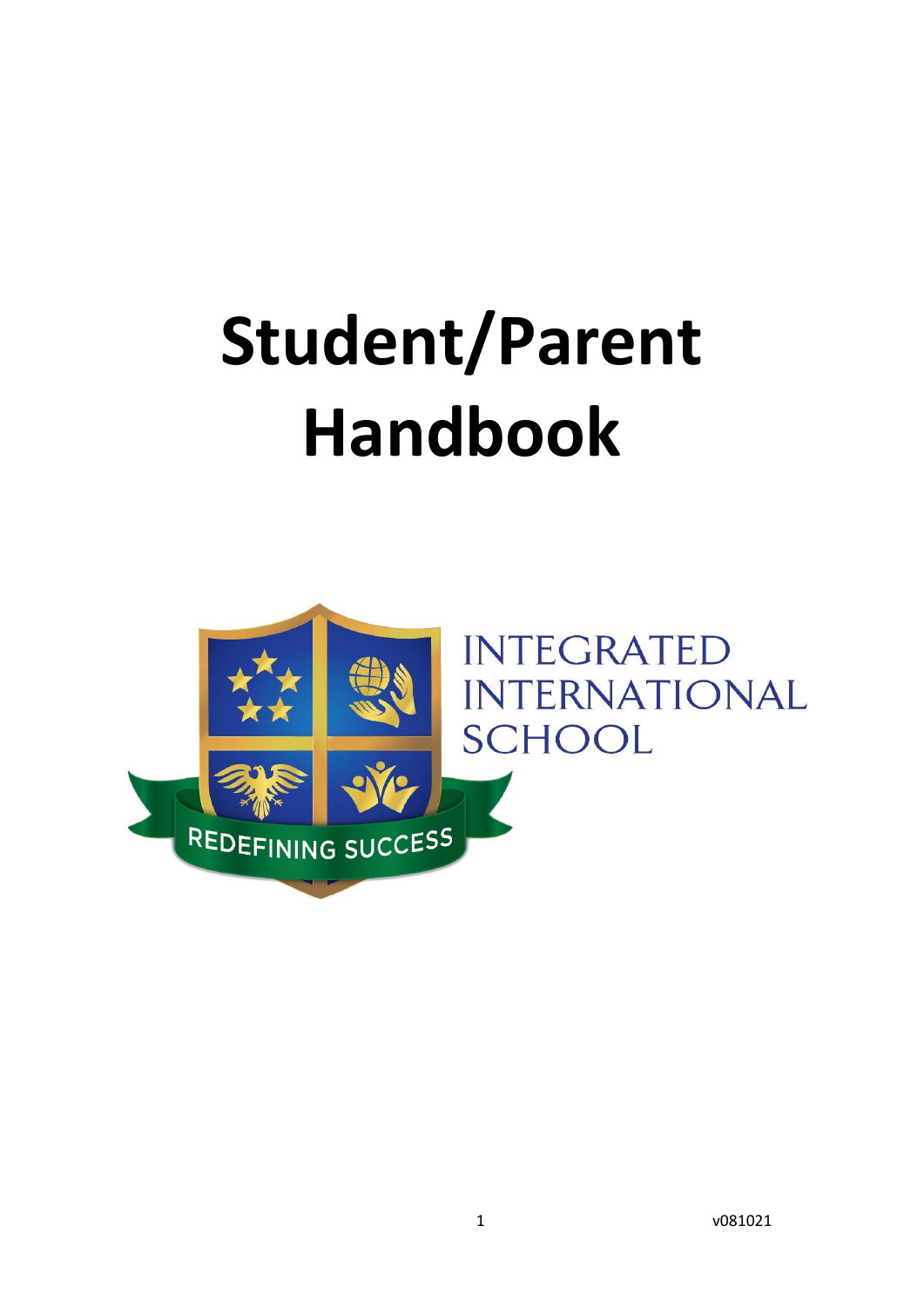### **Contents**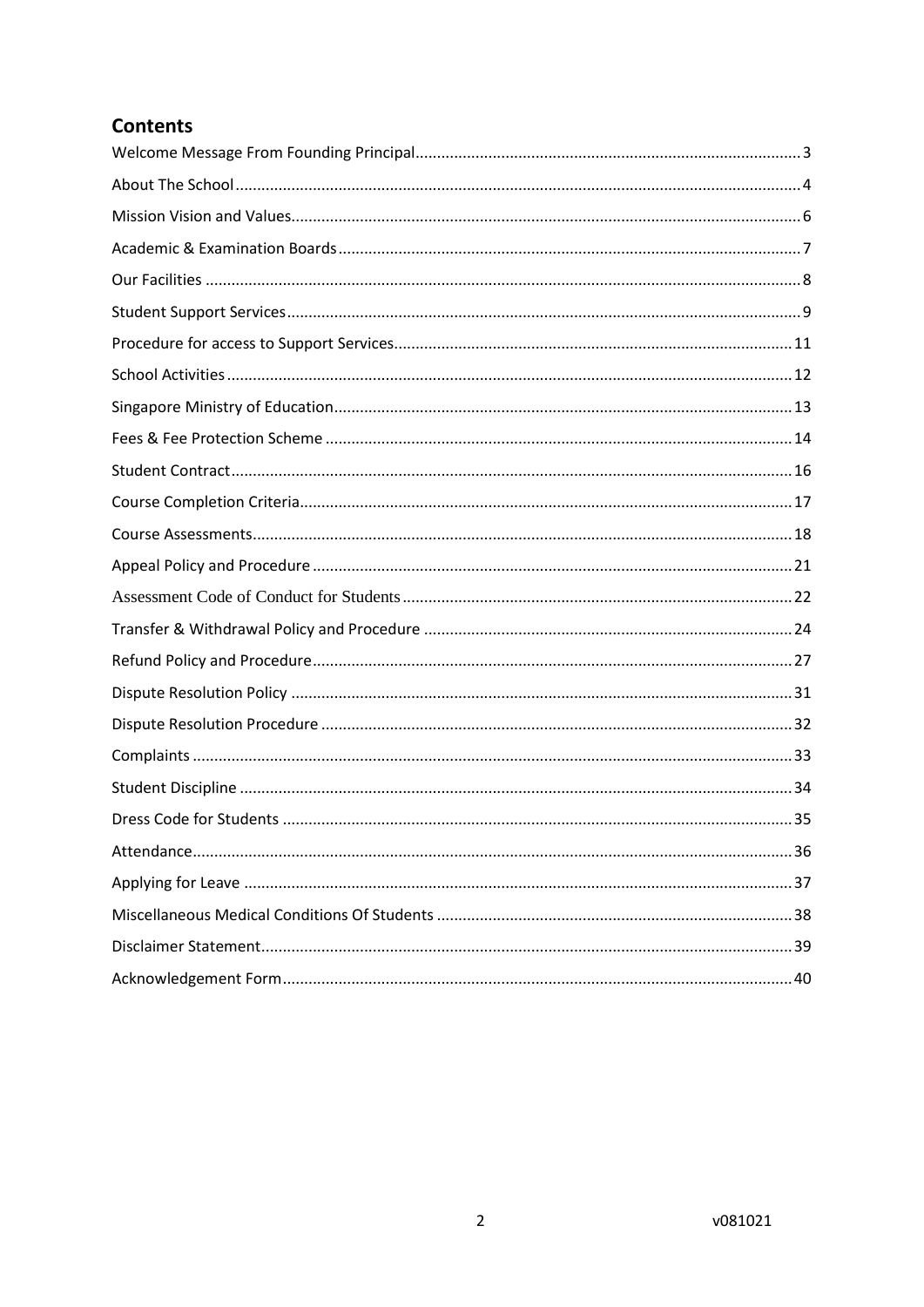# <span id="page-2-0"></span>**Welcome Message From Founding Principal**



Welcome to the Integrated International School (IIS). Congratulations on having taken the first step to obtain a one-of-a kind, quality education in Singapore! We are happy to welcome you to our multicultural family. We are proud of our boutique school and know that we will be able to make learning an exciting, successful journey for you!

We offer a strong curriculum, caring teachers and a stimulating programme. Whether you're new to our school or returning for another year, we have prepared this handbook for you to refer to if you have any questions about our school's programmes, procedures and community.

Please take some time to familiarise yourself with our school's culture. We hope it will serve as a useful guide in answering questions you may have about the school year.

IIS prides itself on being a contemporary, international school, which places just as much emphasis on ourstudents' academic successes as well astheir well-being. Simply put, ourstudents' feelings and strengths matter and are at the heart of our programme. Ensuring a student's well-being at school also means that teachers are flexible in adapting their lesson plans to each, individual student's strengths and learning style. Our multi-cultural teaching staff are well-versed in the art of scaffolding their students' learning and take a collaborative teaching approach in the classroom.

We are pleased that you will be joining our family and everyone is eagerly waiting to have you be part of our community of learners.

Warmest regards,

Dr. Vanessa von Auer CEO/Founding Principal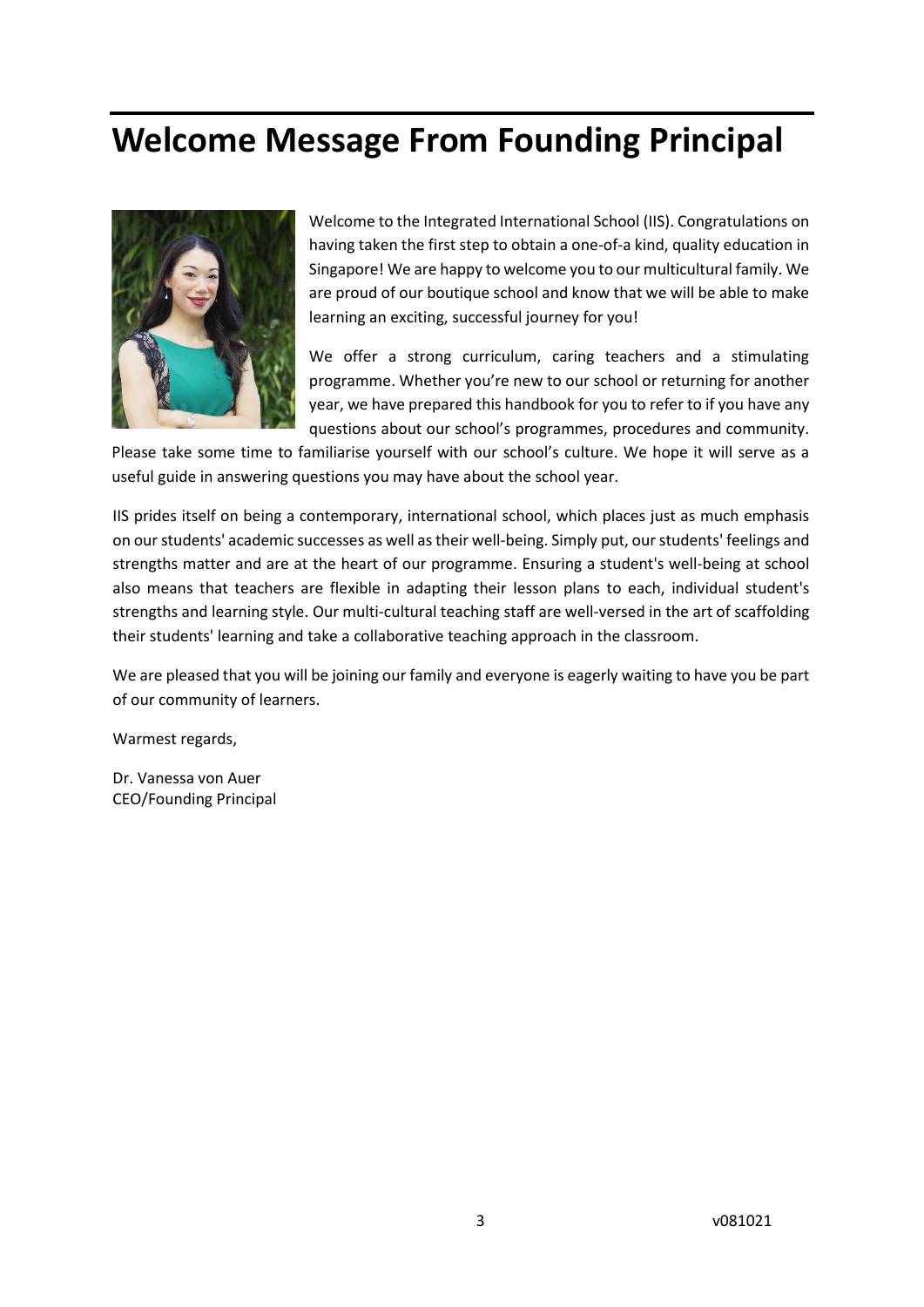# <span id="page-3-0"></span>**About The School**

# **Redefining Success**

Founded in 2009 by Dr. Vanessa von Auer, one of Asia's leading child experts, IIS is built on the principle that every child is capable of success that goes beyond one definition. We believe that success spans a wide spectrum of possibilities. We know that no two students are the same, and that no individual child has the same response to learning in every situation.

Our ultimate goal is for all our students to achieve their own highest level of success, whatever their learning style, by working with teachers who will adapt lesson plans to each individual student's strengths or preferred intelligence. Helping your child create their own path to success is what we work towards every single day. We believe that every child deserves a great quality education and the opportunity to be a successful human being. From this belief stems our motto that every child can be successful with the right teaching approach, which may consist of more than just one approach.

### **Who we are**

#### **"Two educational approaches"**

One of the most powerful influences on a child's life is their schooling years. In Singapore a lot of emphasis is placed on academic excellence in schools, resulting in an environment in which not every child thrives equally.

At the Integrated International School (IIS) we firmly believe that the traditional 'one size fits all' approach to learning does not suit every child. That is why we offer two teaching approaches, catering to both mainstream students, who benefit from the diverse educational experience and supportive environment here; and mainstream students with individualised needs, who benefit from the additional resources and support available offered in-house. With both approaches running side by side, each student receives the differentiated learning experience they deserve, as well as developing perspective-taking and a greater understanding of their fellow students.

To date, we are one of only two international schools in Singapore catering to both mainstream students as well as students who need a more supportive approach. Our nurturing and developmental way of teaching ensures that all our students are able to excel in their own ways, achieving academic as well as emotional-social excellence.

## **We Stand Out Because**

Among the big jungle of international schools in Singapore there exists a humble school with no less an impact on Singapore's educational arena. We stand out because we "redefine success" for students. This means that we are acutely aware of each individual's multiple intelligences and ways they might prefer to demonstrate their learning. According to Howard Gardner, Ph.D., Professor of Education at Harvard University, the theory of "Multiple Intelligences" goes beyond basic ways of learning. In fact since his original descriptions of the 6 different types of intelligences, it is widely understood that at least 9 intelligences represent children's learning aptitudes. As such our curriculum caters to all types of learners/intelligences (verbal-linguistic, logical-mathematical, spatial-visual, bodily-kinesthetic, musical, interpersonal, intrapersonal, naturalist, existential) by offering intimate classrooms, along with enviable teacher to student ratios and customised lessons to foster individual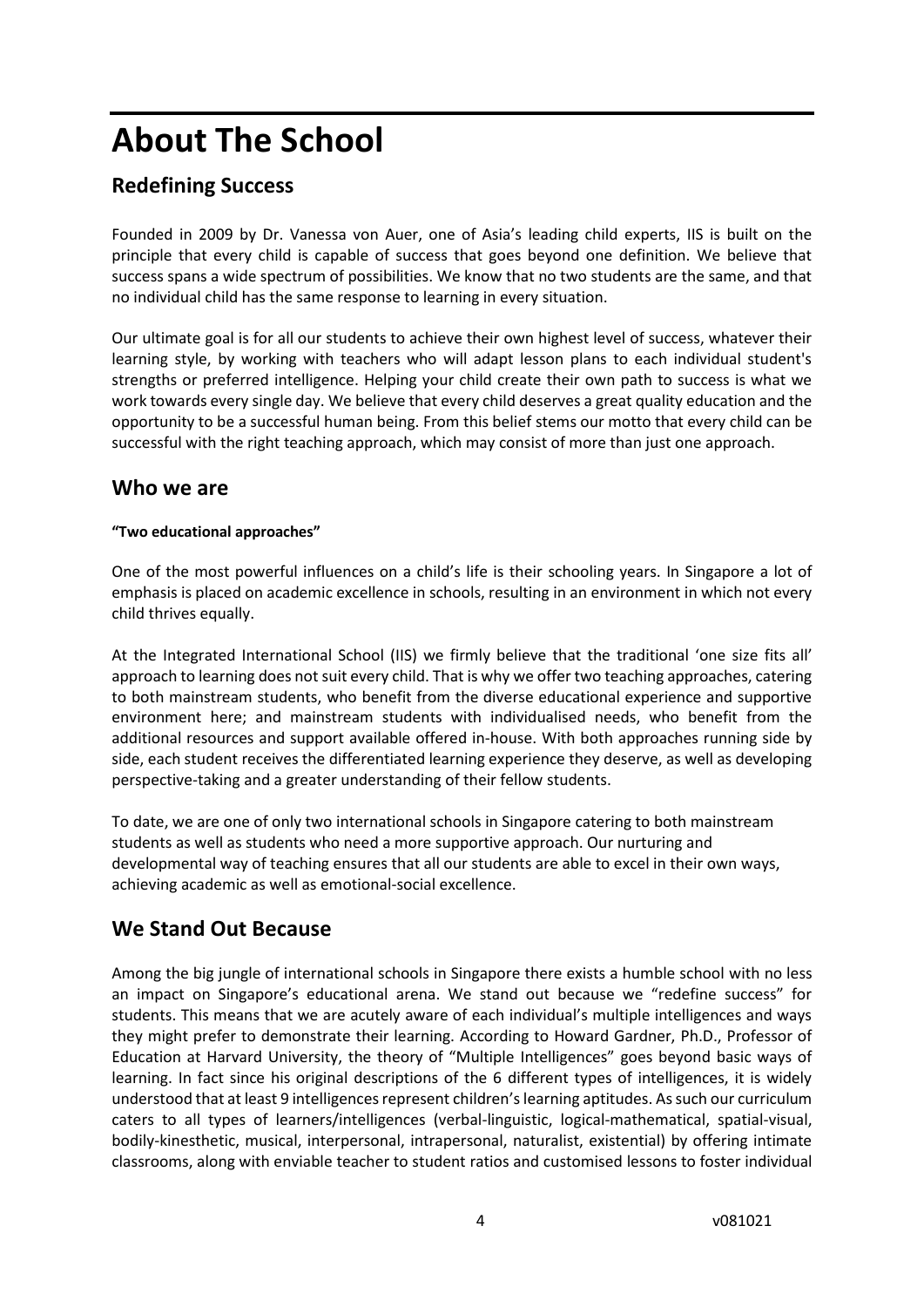as well as collective strengths, creating an integrated atmosphere. In a nutshell, the Integrated International School stands out because:

- 1. We offer an international education based on the Australian curriculum
- 2. We do not believe in a "one size fits all learning approach" and thus offer two educational teaching approaches: 1.) mainstream, and 2.) mainstream with indivdualised education support
- 3. We believe that in addition to a vigorous academic programme, students require a core socioemotional curriculum to feel successful in a holistic manner
- 4. Our Support Department provides easy access to individualised education plans (IEPs) and learning support services (i.e., behavioural and counselling support, speech and language therapy, educational therapy, occupational therapy, social skills training, etc.) in small-group or individual format
- 5. Our high teacher-student ratio makes our classes flexible to tailor the teaching approach to suit the interests and learning preferences of each student

## **Location**

The Integrated International School is located on Sunset Way, off of Clementi Road. It is accessible from Clementi and Dover MRT, where the "Red Shuttle Tram" can pick up passenger and drop them off at Clementi Arcade for a minimal fee. Bus numbers 52,61,74,74e,75,151,151e,154,154b and 184 also stop at Clementi Bus Stop outside of Sunset Way. From there, it is a 5-10 minute walk to the school.

# **Registration**

The school isregistered with the Committee for Private Education (CPE) of Singapore. The registration number is 201012199C and the registration period is from 13 July 2020 to 12 July 2024.

## **EduTrust**

IIS is certified by CPE to be compliant with Edutrust quality assurance scheme. The certificate number is EDU-3-3158 and the validity period is from 26 Feb 2021 to 25 Feb 2022.

The EduTrust Certification Scheme (EduTrust) is a quality assurance scheme administered by CPE for private education institutuions in Singapore. It aims to distinguish private schools that are able to consistently maintain a high standard of quality in the overall provision of education services and make continual improvements that lead to positive student outcomes.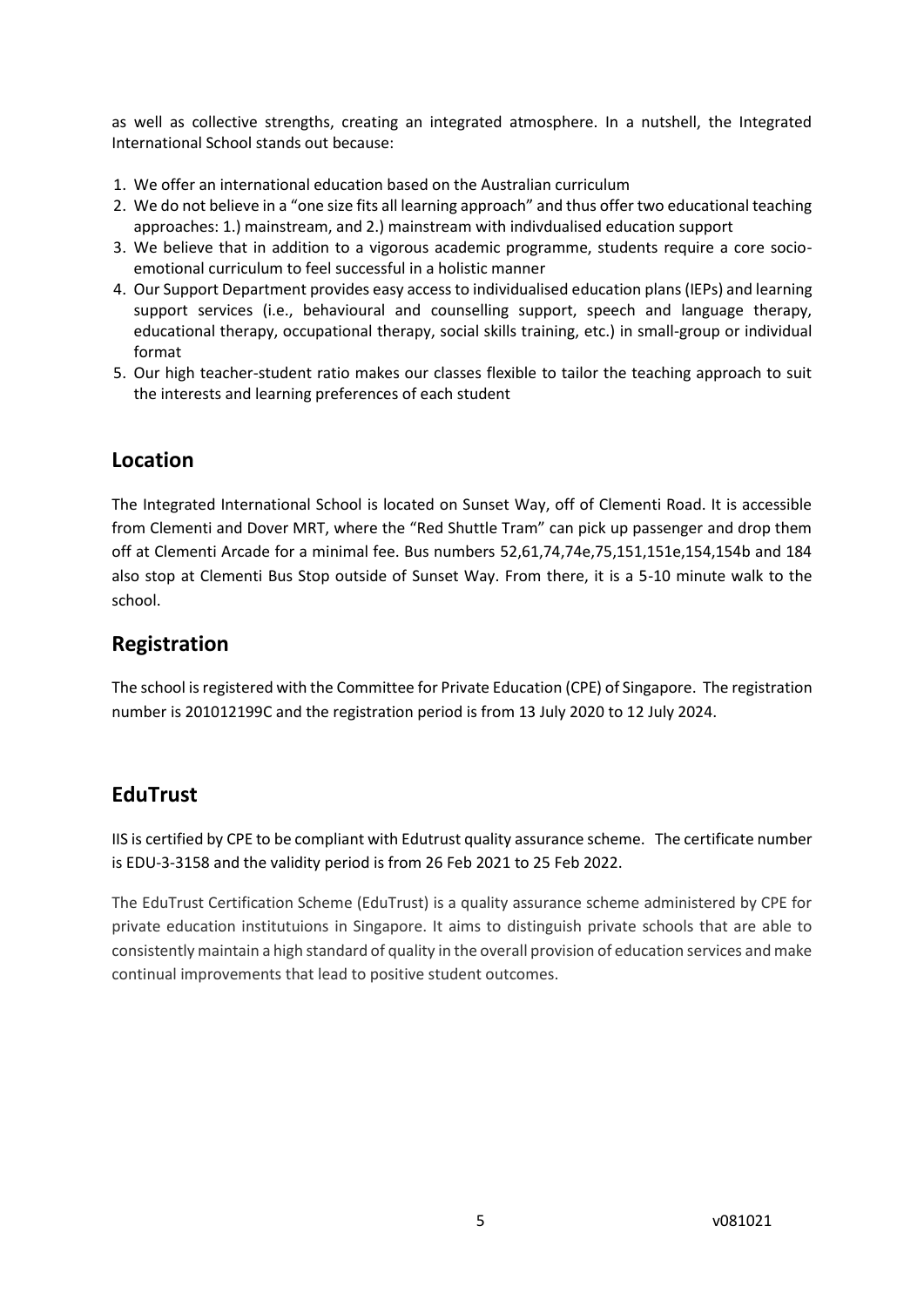# <span id="page-5-0"></span>**Mission Vision and Values**

#### **Vision Statement**

The Vision of Integrated International School is to provide a tailored mainstream educational experience with an international perspective, in an open and supportive environment, for students of all learning styles and intelligences.

#### **Mission Statement**

The Mission of Integrated International School is to change the way success is defined in Singapore. We will achieve this by offering the support and resources for each student at IIS to reach their full potential as well-rounded and fulfilled individuals.

#### **Our Core Values**

Our organisational values are kindness and respect, redefining success, and community.

Kindness & Respect Redefining Success Community

#### **Our Culture**

We strive towards cultivating a warm, supportive, close-knit community which encourages harmony, care, collaboration, creativity, professionalism and cultural sensitivity in all areas of interaction.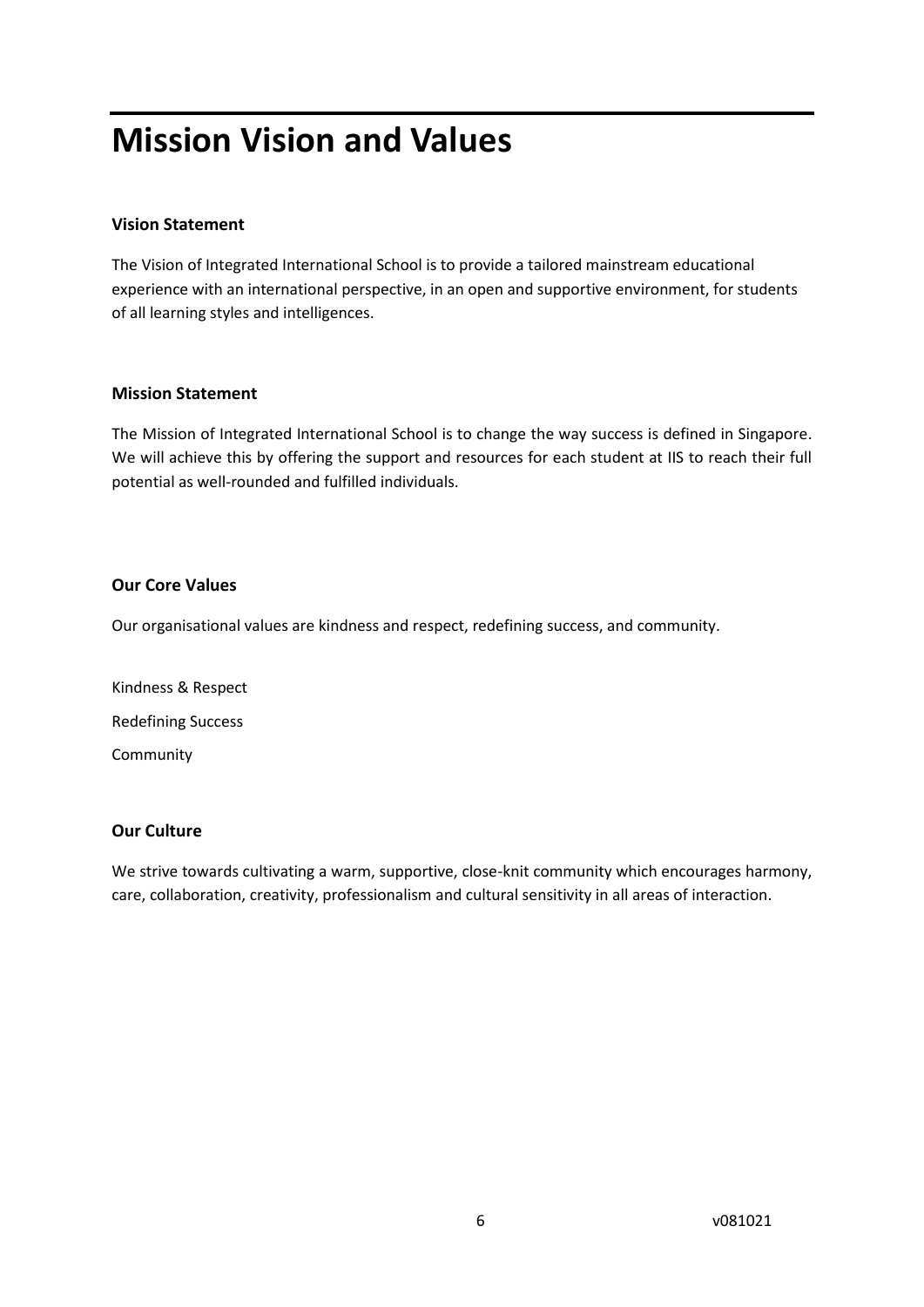# <span id="page-6-0"></span>**Academic & Examination Boards**

#### **Academic Board**

Academic Board is the prime academic decision-making body of the school. It is responsible for overseeing the development of academic activities of the school, formulating and reviewing policies, guidelines and procedures in relation to academic matters in order to maintain the highest standards of teaching. Its primary duties are:

- 1. Developing the policies and procedures to ensure academic quality and rigour such as:
	- a) Ensuring that the content and duration of the modules or subjects, as well as the entry and graduation requirements of the course are appropriate; and
	- b) Approving the deployment of teachers based on the requirements stipulated by the Committee for Private Education
- 2. Facilitating the private education institution to implement and comply with the policies and procedures developed; and
- 3. Reviewing, at least once a year, the academic policies and procedures

#### **Examination Board**

Examination Board is responsible for the development of examination and assessment procedures, such as developing and facilitating the implementation of procedures to:

- Ensure the security of examination scripts and answer scripts;
- Ensure the proper conduct of examinations and assessments;
- Define and ensure the proper discharge of duties and responsibilities of invigilators and markers;
- Conduct moderation of examination and assessment marks; and
- Handle appeals from students with regard to examination or assessment matters.

The school's Academic & Examination Board members are listed on our website at https://www.iis.edu.sg/disclosure.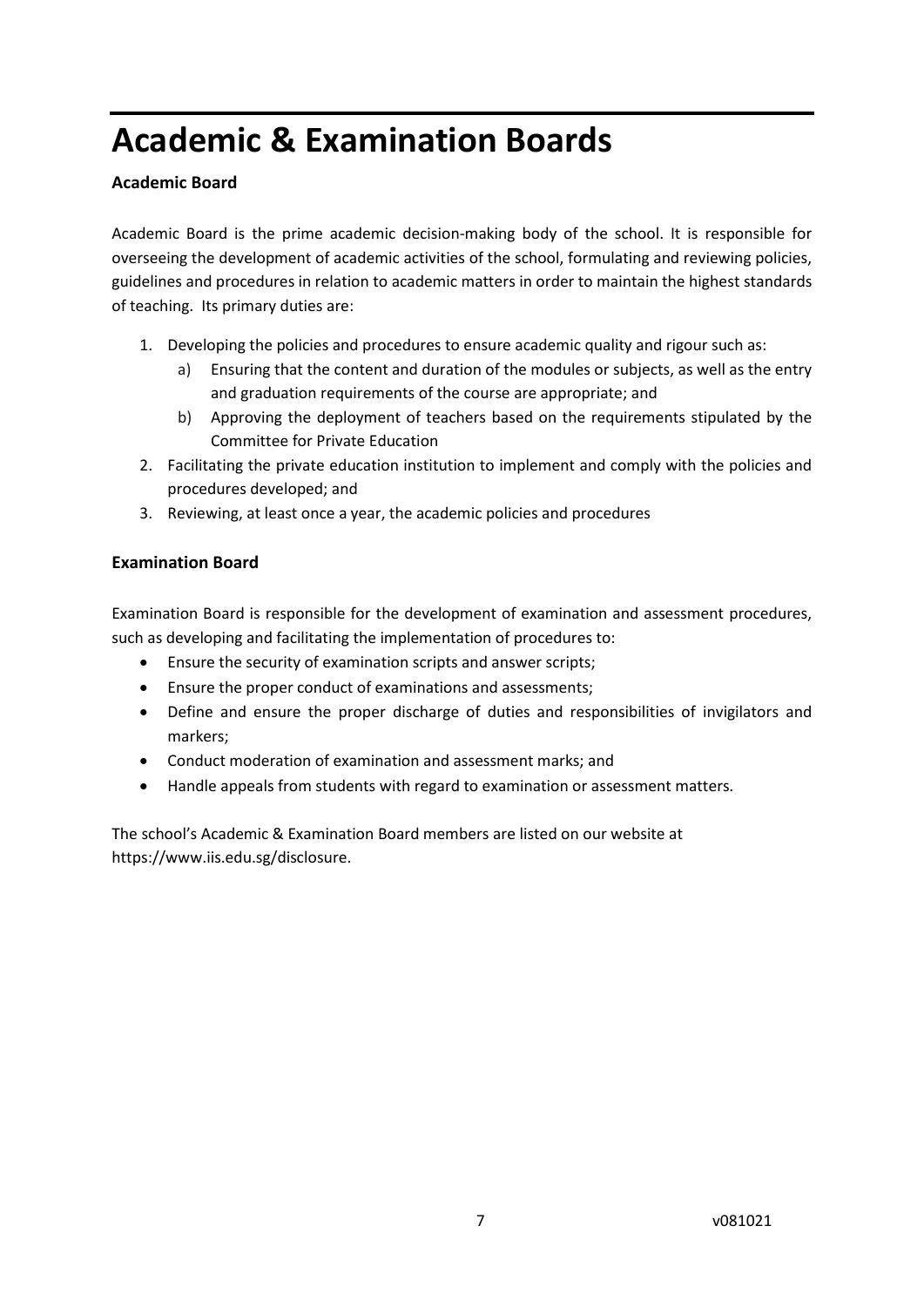# <span id="page-7-0"></span>**Our Facilities**

The school has 11 classrooms, each equipped with whiteboards, desks and chairs. In addition, airconditioners have been installed to provide greater comfort and create a conducive environment for learning. The floor area and capacity of each classroom is as given below.

| <b>Classroom#</b> | Floor Area (sqm) | <b>Maximum Capacity</b> |
|-------------------|------------------|-------------------------|
| 4                 | 9.91             | 6                       |
| 11                | 19.03            | 12                      |
| 12                | 19.11            | 12                      |
| 13                | 19.10            | 12                      |
| 14                | 19.10            | 12                      |
| 15                | 24.41            | 16                      |
| 16                | 19.25            | 12                      |
| 17                | 19.25            | 12                      |
| 19                | 18.56            | 12                      |
| 21                | 22.47            | 14                      |
| 22                | 36.88            | 24                      |
| 31                | 13.08            | 8                       |
| 32                | 19.80            | 13                      |

The Integrated International School fosters community use and is conveniently located among playgrounds, parks and sports facilities (such as a basketball court and badminton court). Our outdoor spaces are only a 5-minute walk away from our premise! Additionally, we have our own outdoor recreational area (ORA) where students enjoy daily outdoor learning experiences.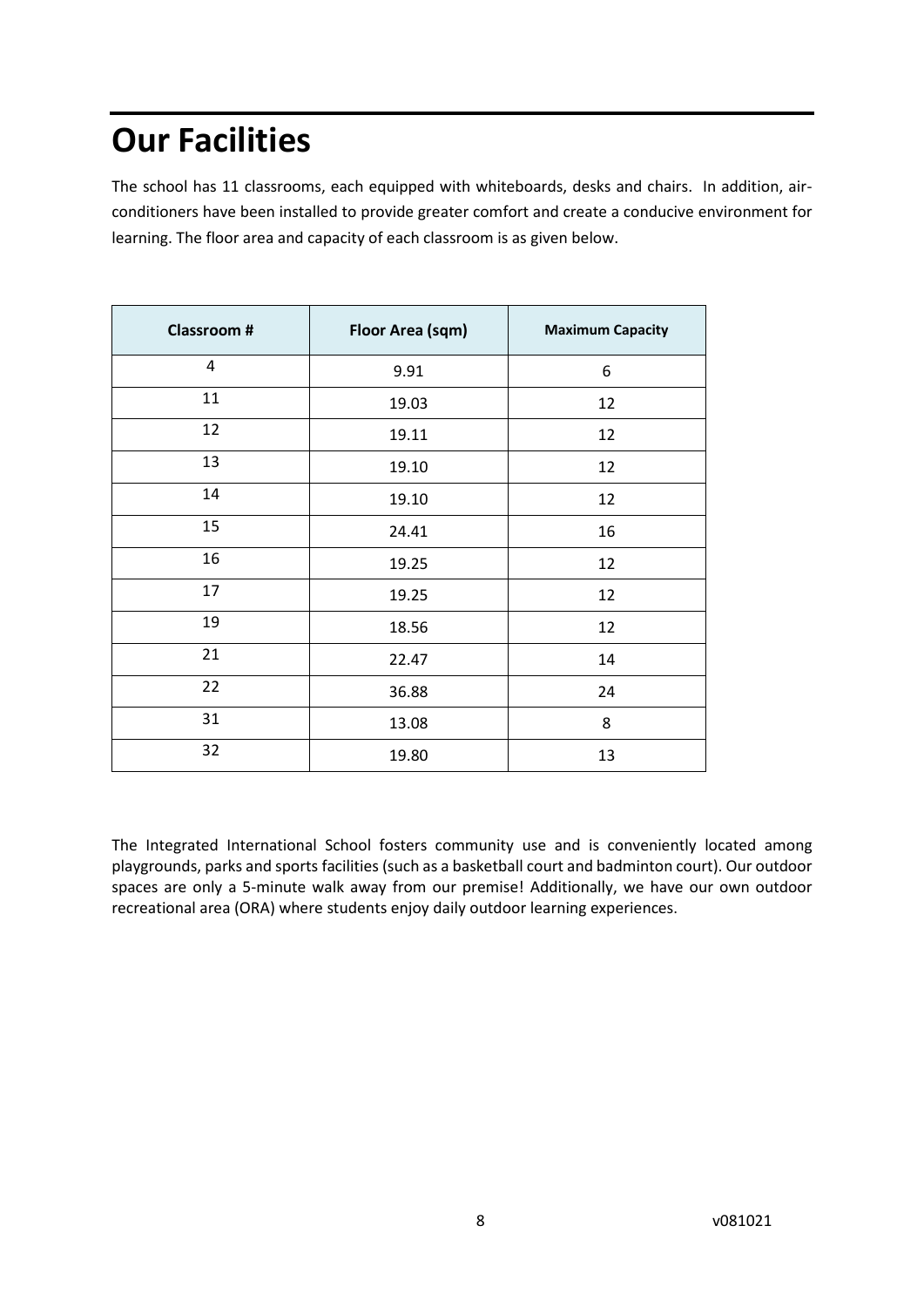# <span id="page-8-0"></span>**Student Support Services**

The School's Student Support Services include a number of services for all students. Services provided include:

### **Behavioural Therapy & Modification Techniques**

Our teachers, psychologists and therapists implement a spectrum of behaviourally, empirically sound approaches rather than to use just one set approach. This tailored approach results in individualised, positive and effective relationships between students and specialists, which makes the intervention journey effective. Some of the behavioural approaches (which may include disciplinary measures) used include but are not exclusive of:

Naturalistic Applied Behavioural Analysis TEAACH Cognitive Behavioural Therapy Management of Actual or Potential Aggression (MAPA) Sensory breaks

### **Counselling**

Offering students either basic individual and/or group counselling, our counselling services focus on helping students discuss anything that is on their mind. Counselling sessions assist them in identifying emotions and provide them with tools to cope with their individual stressors, to develop selfawareness and mindfulness skills, as well as problem-solving skills. Our counsellors use an integrative approach and thus use a range of therapeutic modalities, some of which include but are not exclusive of:

Cognitive Behavioural Therapy Expressive Therapies (i.e., art therapy, psycho-drama, etc.) Solution-Focused Brief Therapy

For complicated cases and situations, students will be referred to respective professional counsellors in external agencies.

## **Social Skills Training**

A significant portion of a child's life is about being social, learning to interact spontaneously with peers and to acquire complex social know-how as they mature. All of these experiences in school lead children to become socially competent and self-assured adults. Grooming such skills are therefore pivotal to a child's development. Our social skills groups are open to students who could benefit from enhancement of their social skills. Some of the topics covered in such groups include but are not exclusive of: self-awareness & self-esteem, verbal & non-verbal behaviour, identifying emotions, collaborative teamwork, social conduct specific to developmental level, etc.

# **Occupational Therapy (OT)**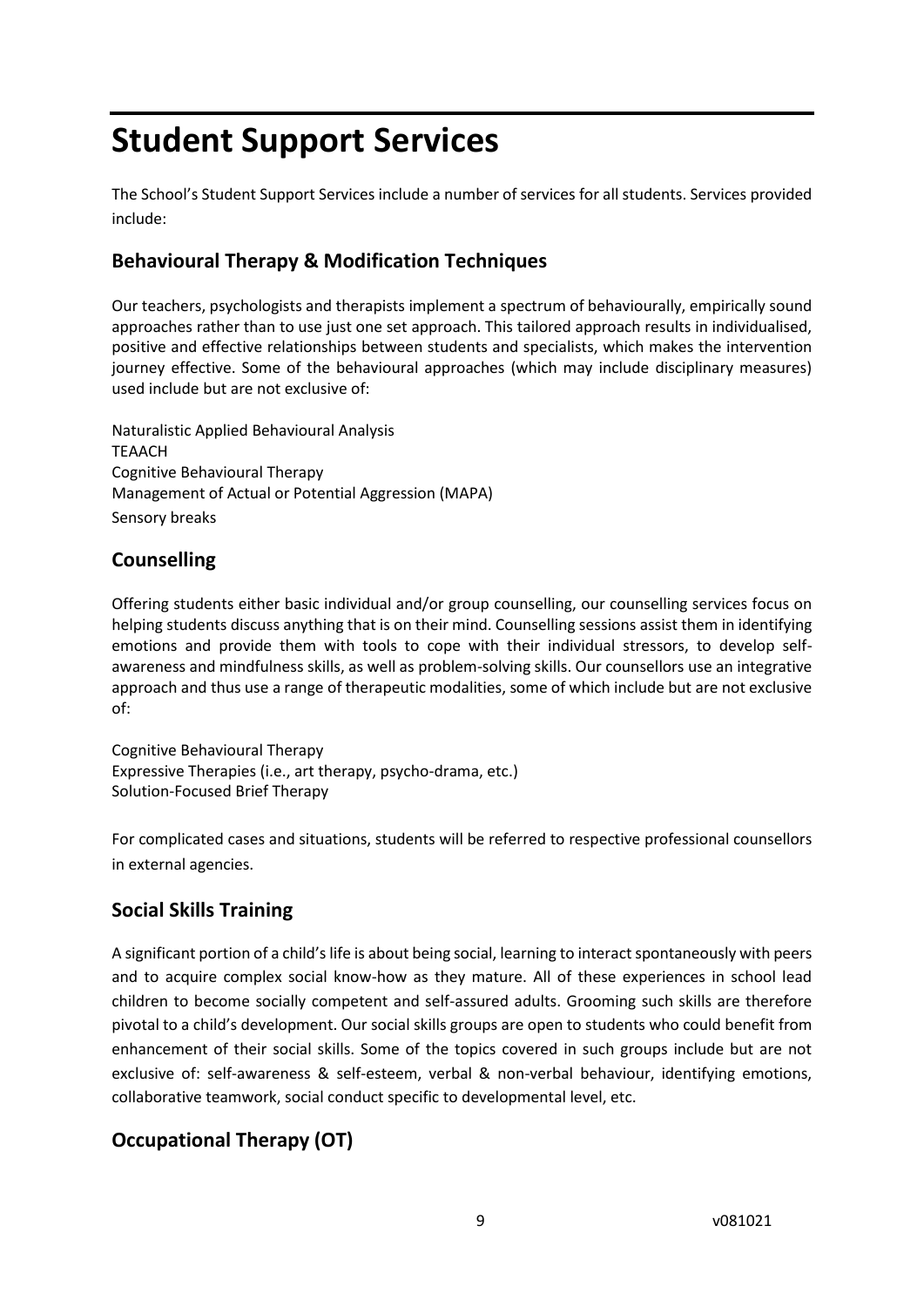OT takes into account each child's sensory needs and physical/motor skills. OT is used to help children strengthen movement patterns or fine motor skills, muscle tone, body-form-spatial perception, motor planning skills, play skills and processing sensory information. Additionally, OT helps with selfregulation to improve attention and impulsivity.

# **Speech Language Therapy (SLT)**

SLTs typically assess and help improve speech, language and oral/feeding/swallowing skills. Treatment areas can include articulation and sound production, language and reciprocal conversation development, as well as strengthening of muscles around the mouth and jaw to improve oral-motor skills.

### **Additional Student Support Services**

### **Student Orientation Programme**

The school provides a casual orientation programme for new students, to help them to know the school and its services and operations better. The orientation will cover many areas such as fee matters, fee protection system, school policies, procedures and rules, attendance requirements, leave application, etc. The new student will meet with the teachers and fellow classmates who are assigned as the new student's buddies.

### **Teacher-Parent Meeting**

The school organises regular Teacher-Parent meetings to provide parents and/or guardians with feedback on students' performances in school.

## **Tuition Referral Services**

Upon request from students or parents/guardians, the School can provide tuition referral services for students who need more assistance in their subjects. The tutors may be teachers of the school and/or other external teachers who have been vetted by the School.

### **Exam Registration and Results Checking**

For all external exams, the school will help the students to register for their examinations. Due notification will be given. The school may also assist in retrieving the examination results for the students.

### **Students Pass Application**

Foreign students can apply for Student Pass to study in IIS. Please refer to the ICA website at <https://www.ica.gov.sg/visitor/studentpass/peo> for student pass application procedure.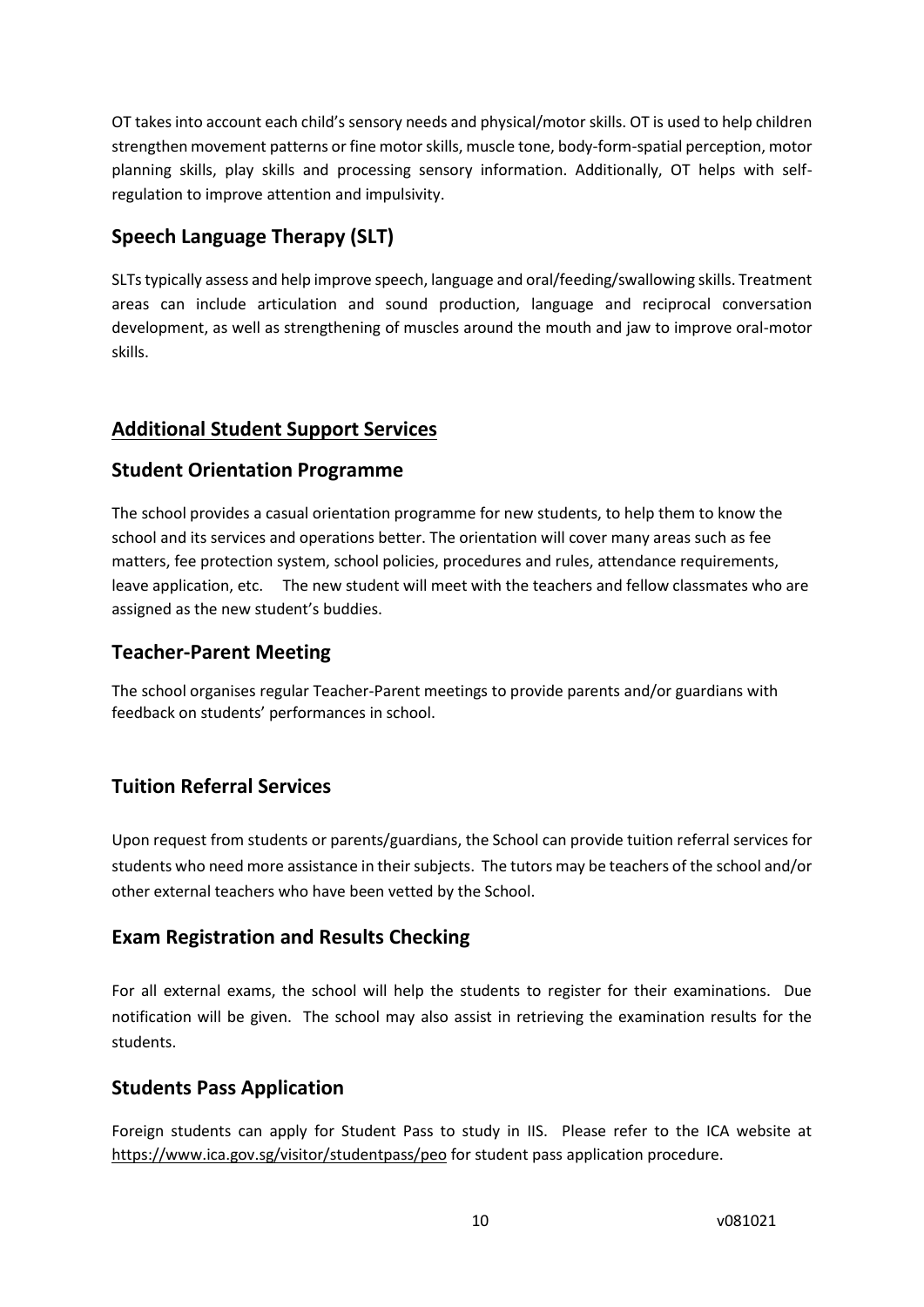# <span id="page-10-0"></span>**Procedure for access to Support Services**

In-House Support services include the following:

- Counselling
- Naturalistic Applied Behaviour Therapy (Naturalistic ABA)
- Speech Therapy
- Occupational Therapy

Students who need support services may approach the school via the steps below:

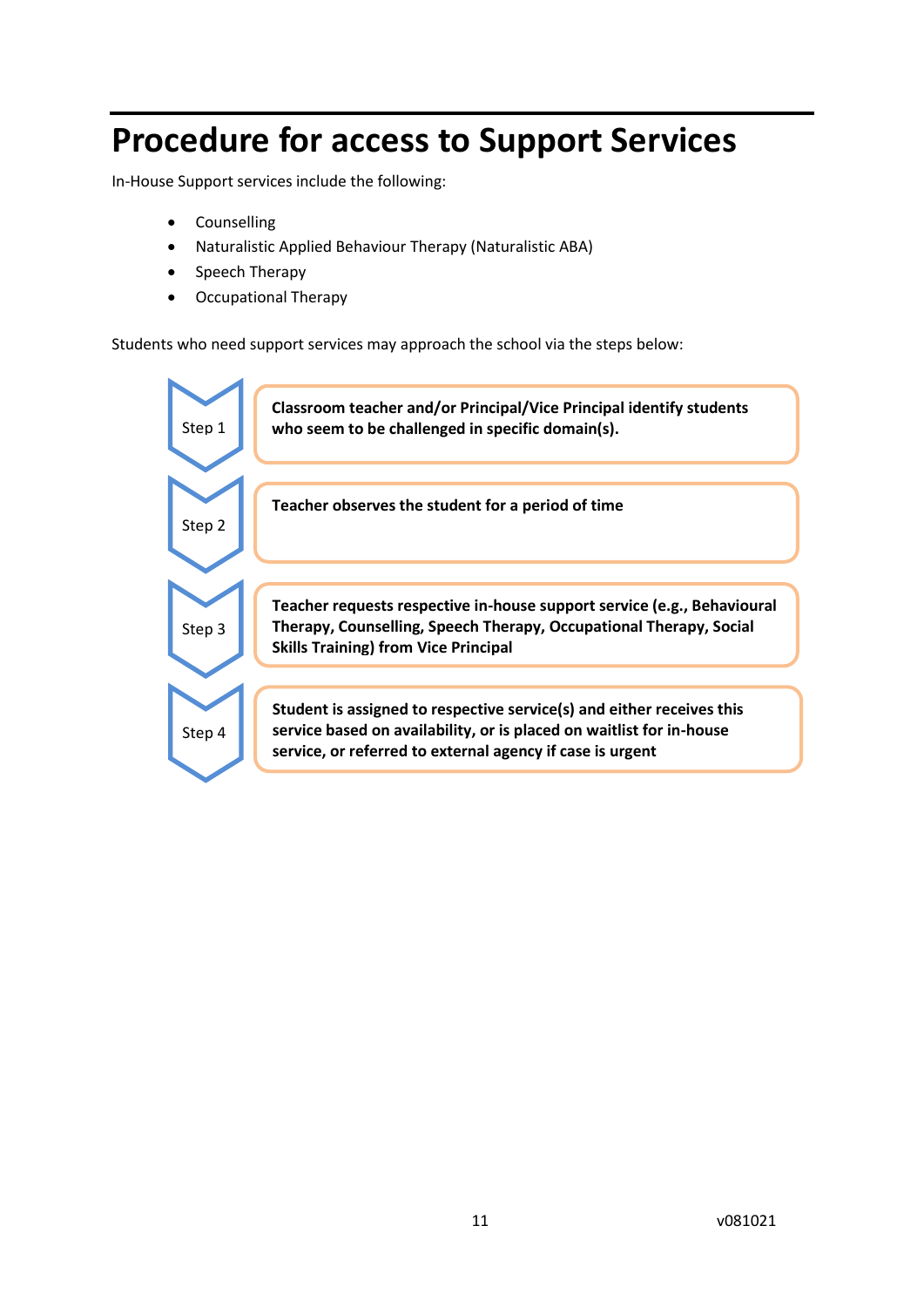# <span id="page-11-0"></span>**School Activities**

The Integrated International School organises periodic field trips and excursions to various places in Singapore to provide a holistic education to students.

### **Excursions and Field trips**

The school may organise excursions, field trips or other events to provide students with a more holistic education experience by cultivating social responsibility in them via community involvement projects/activities. These are conducted once per term and dates are listed on the school's academic calendar. Details regarding the trip will be shared with families prior to the event via our School Newsletter/email.

In addition, the school also organises varied "Community Days" each term. These events are open to all teachers, students, parents / guardians and aim to foster a close-knit community.

## **Extra - Curricular Activities (ECA)**

The school organises a wide range of ECA activities to foster and augment character building, social interaction, healthy recreation, self-discipline, self-confidence, perseverance, optimism, honesty, steadfastness, and other leadership qualities in our students.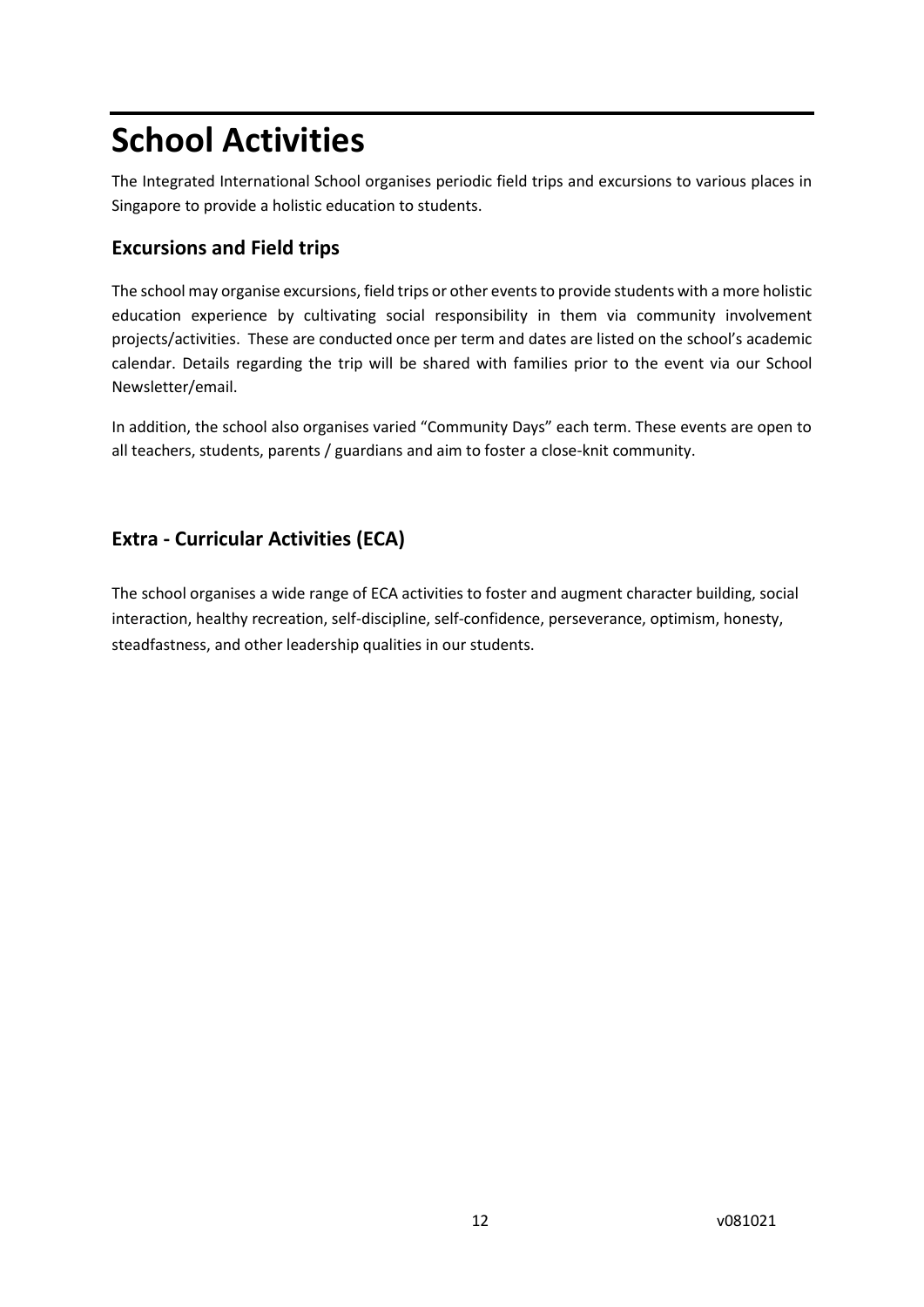# <span id="page-12-0"></span>**Singapore Ministry of Education**

# **(SkillsFuture Singapore)**

For any educational related services pertaining to your education in private institutes, you can visit the Committee for Private Education.

1 Paya Lebar Link, #08-08 Paya Lebar Quarter 2, Singapore 408533

Tel: (65) 6785 5785 Feedback : https://portal.ssg-wsg.gov.sg/feedback Website: www.ssg.gov.sg/cpe/pei.html

Opening Hours

Mon - Fri 8.30am - 5.30pm Sat, Sun and Public Holidays Closed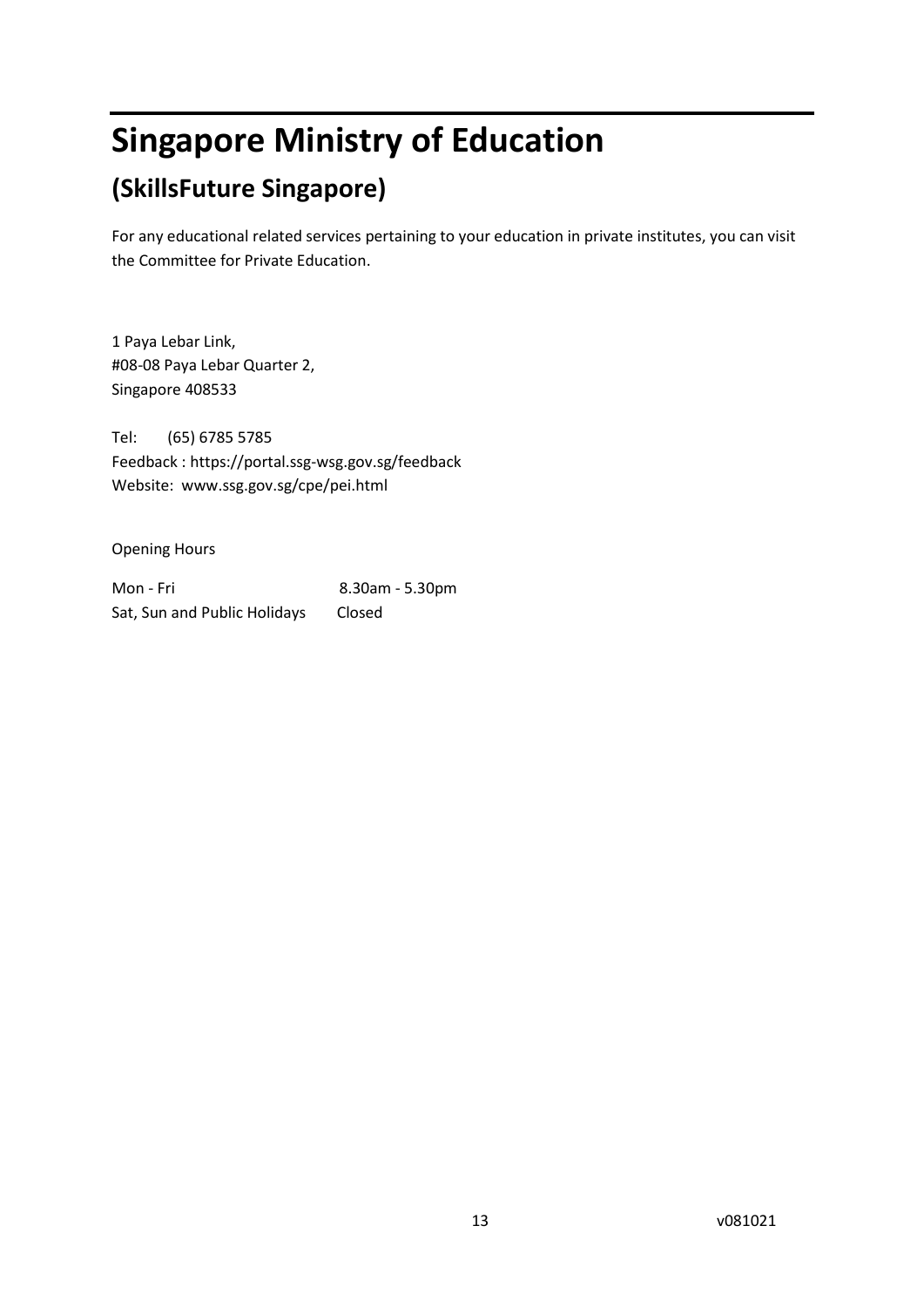# <span id="page-13-0"></span>**Fees & Fee Protection Scheme**

### **Fees**

Please visit IIS website for fees payable.

## **Fee Protection Scheme (FPS)**

The Fee Protection Scheme (FPS) serves to protect students' fees in the event a private education institution is unable to continue operating due to insolvency, and/or regulatory closure. The Fee Protection Scheme also protects students if the private education institution fails to pay penalties or has to return fees to the students arising from judgement made against it by the Singapore courts.

EduTrust-certified private education institutions are required to adopt the Fee Protection Scheme to provide proper protection to the course fees paid by their students. Course fees exclude the application fee and miscellaneous fees.

### **Fee Protection Under the Insurance Scheme**

For fee protection for students of CPE registered courses, the Integrated International School uses the FPS Insurance Scheme with Lonpac Insurance Bhd. You may ask for a copy of this Certificate from the school's Admin Officer, or visit our website to view the certificate.

### **Payment Methods**

Payments can be made to the Integrated International School in cash, cheque, cashier's order, transfers via banking options, internet banking and PayNow. All course fees paid will be covered under FPS insurance within 7 days in accordance with the Edutrust requirements set by the Committee for Private Education (CPE).

#### **Bank Details**

- Bank Account Name: Integrated International School Pte Ltd
- Bank Name: OCBC
- Account Number: 517-508941-001
- Swift Code: OCBCSGSG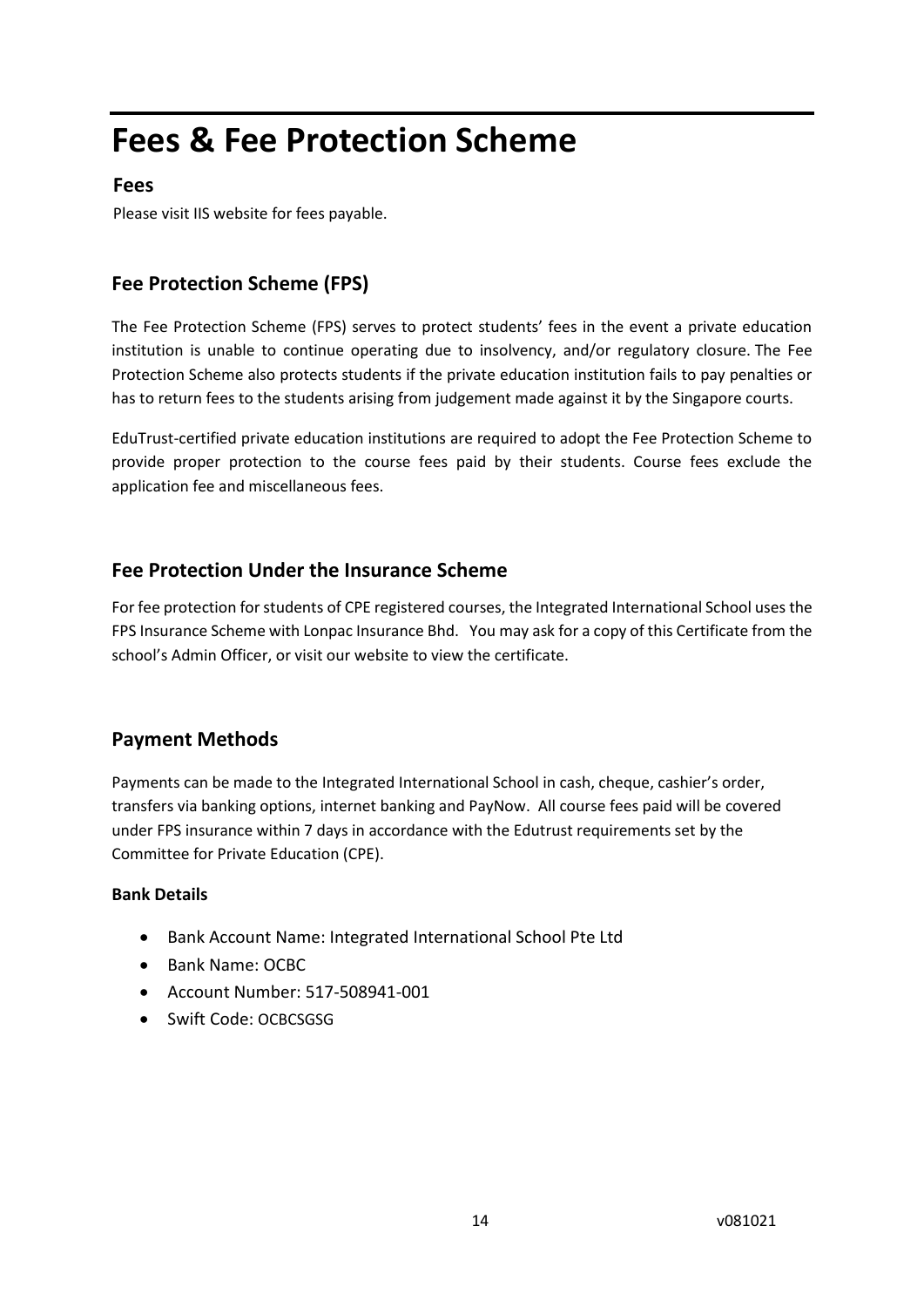### **Non-Payment of School Fee**

School fee not paid within 30 days after payment due date is considered late. The concerned student is suspended from class at this point until all fees, including the late payment fee, are paid in full. If the required fees are not paid within 2 (two) weeks from this point, the Student Contract will be cancelled and become null and void. There will be no refund of all fees paid.

If the student would like to continue to study in IIS, the Student Selection and Admission process will apply with payment of all the required fees.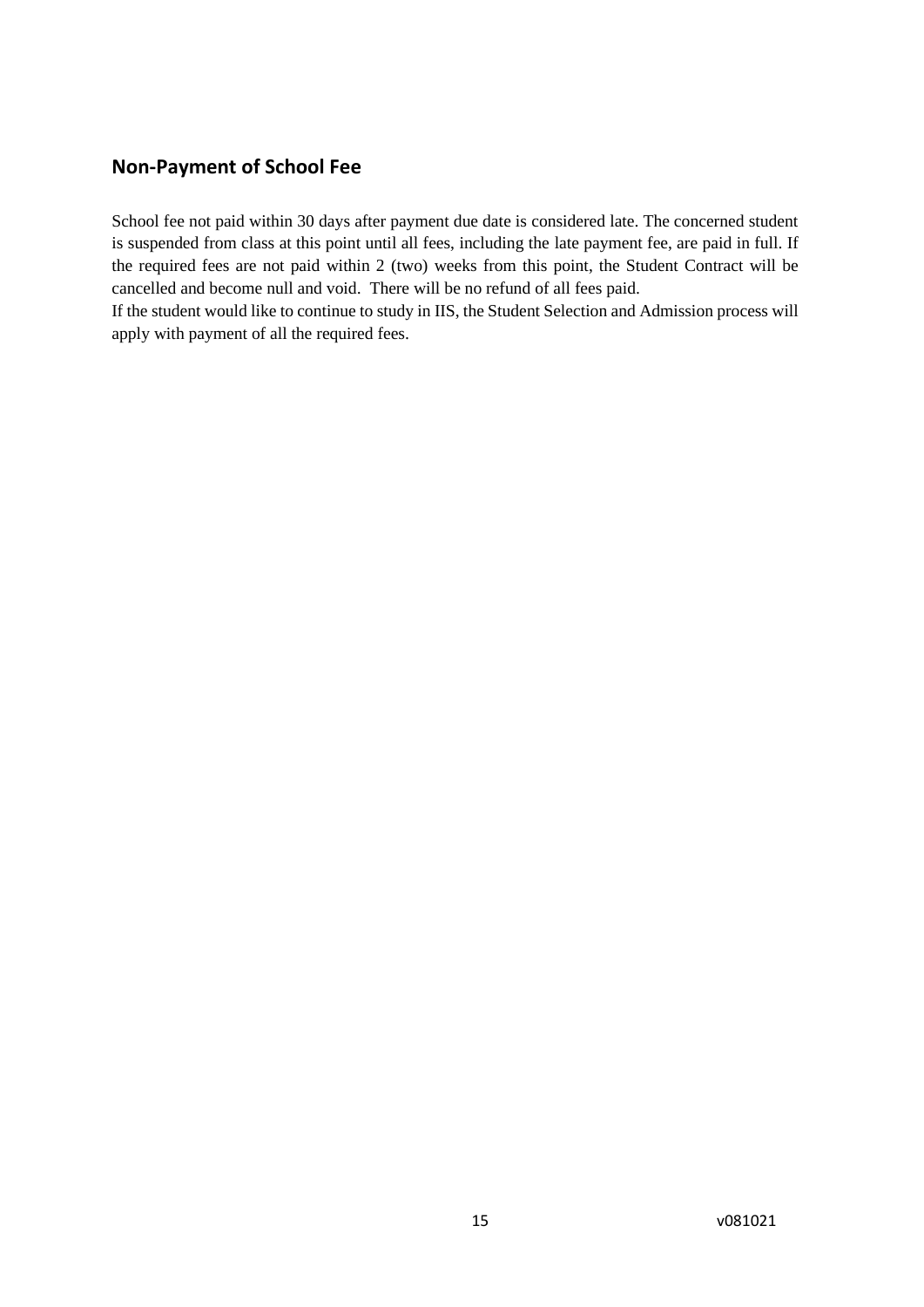# <span id="page-15-0"></span>**Student Contract**

### **Policy**

- 1. Every student of the school studying in a course which is more than two [2] months in duration, shall be bound by a Student Contract till the end of the course
- 2. The Student Contract is mandatory for every student studying in IIS.
- 3. Before signing the Student Contract, an Advisory Note shall be given to the student or the Guardian (if the student is below eighteen [18] years old). The Advisory Note outlines the main items to look out for within the Contract.
- 4. The staff in charge of compiling the Student Contract is obligated to respond to any queries of the students' or guardians' pertaining to the Contract details.
- 5. The student Contract should contain the following information accurately
	- Course Name and Modules, Duration or Contact hours including Exams and Holidays
	- Refund Policy
	- Course Withdrawal / Course Transfer
	- Dispute Resolution Methods Available
	- Fee type, Total Fee Payable and Payment Schedule
	- Course Commencement and End Date
	- Fee Protection Scheme Detail
	- Policies on academic and disciplinary matters
- 6. The Student Contract serves as a legal documented proof for disputes related to claims from the School.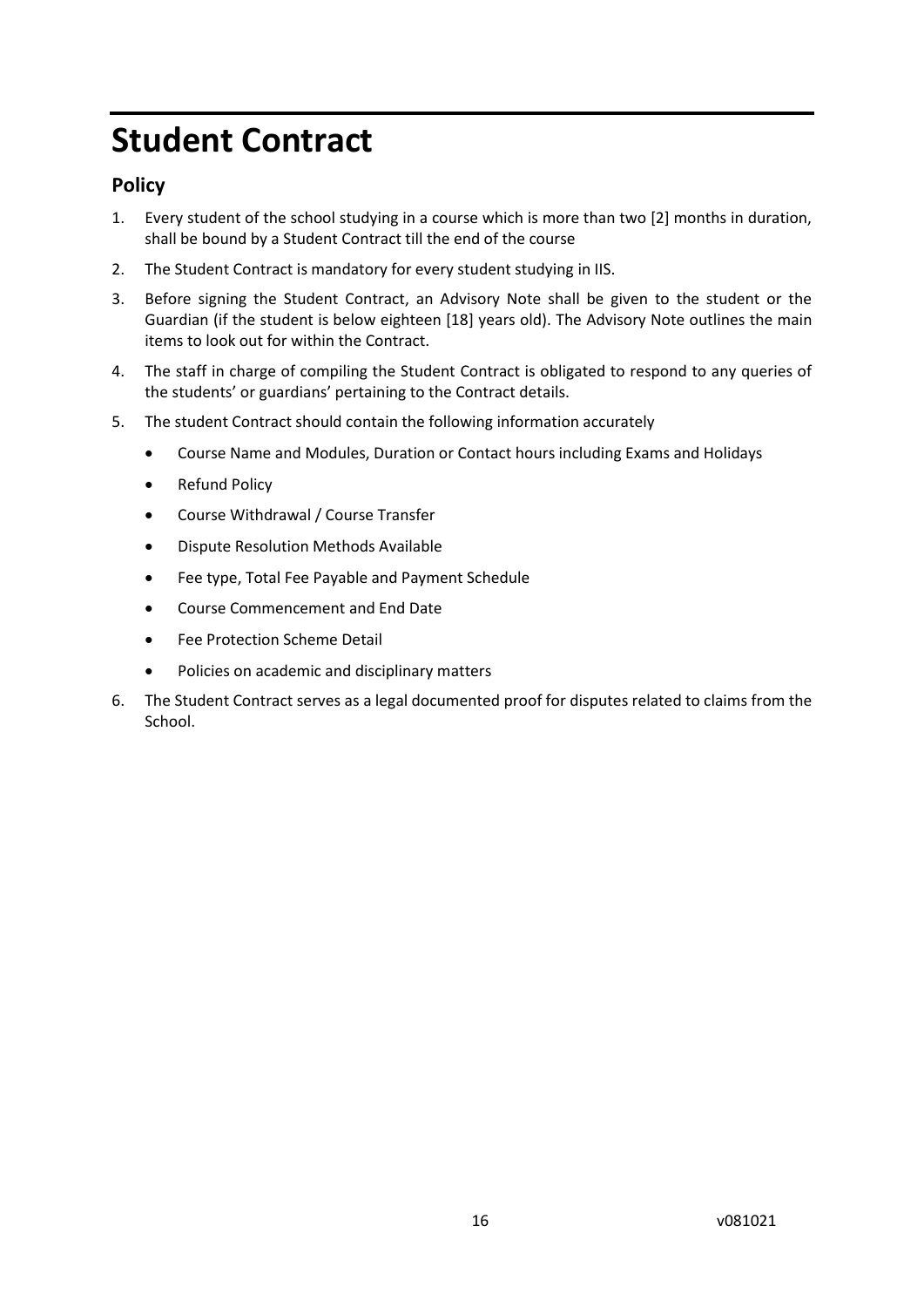# <span id="page-16-0"></span>**Course Completion Criteria**

### **Graduation Criteria**

For all courses, student must meet the minimum attendance requirements allocated by the school in order to graduate from the course. Graduates may move on to a new course or module of a higher level. For graduation criteria of individual course, please refer to the website. A student who fails a course is required to retake the course.

### **Dismissal**

A student shall be dismissed from the course if he/she:

- fails to settle all payments due to the Integrated International School by the due date;
- has committed serious act(s) of misconduct
- does not seem to be benefitting from attending the course behaviourally or academically
- fails to maintain the minimum attendance requirement as per ICA regulation for student on Student Pass.

The Management Team or Academic/Examination Board in its place may, in its absolute discretion, alter or waive any or all of the conditions stated above when determining a student's dismissal from the Integrated International School.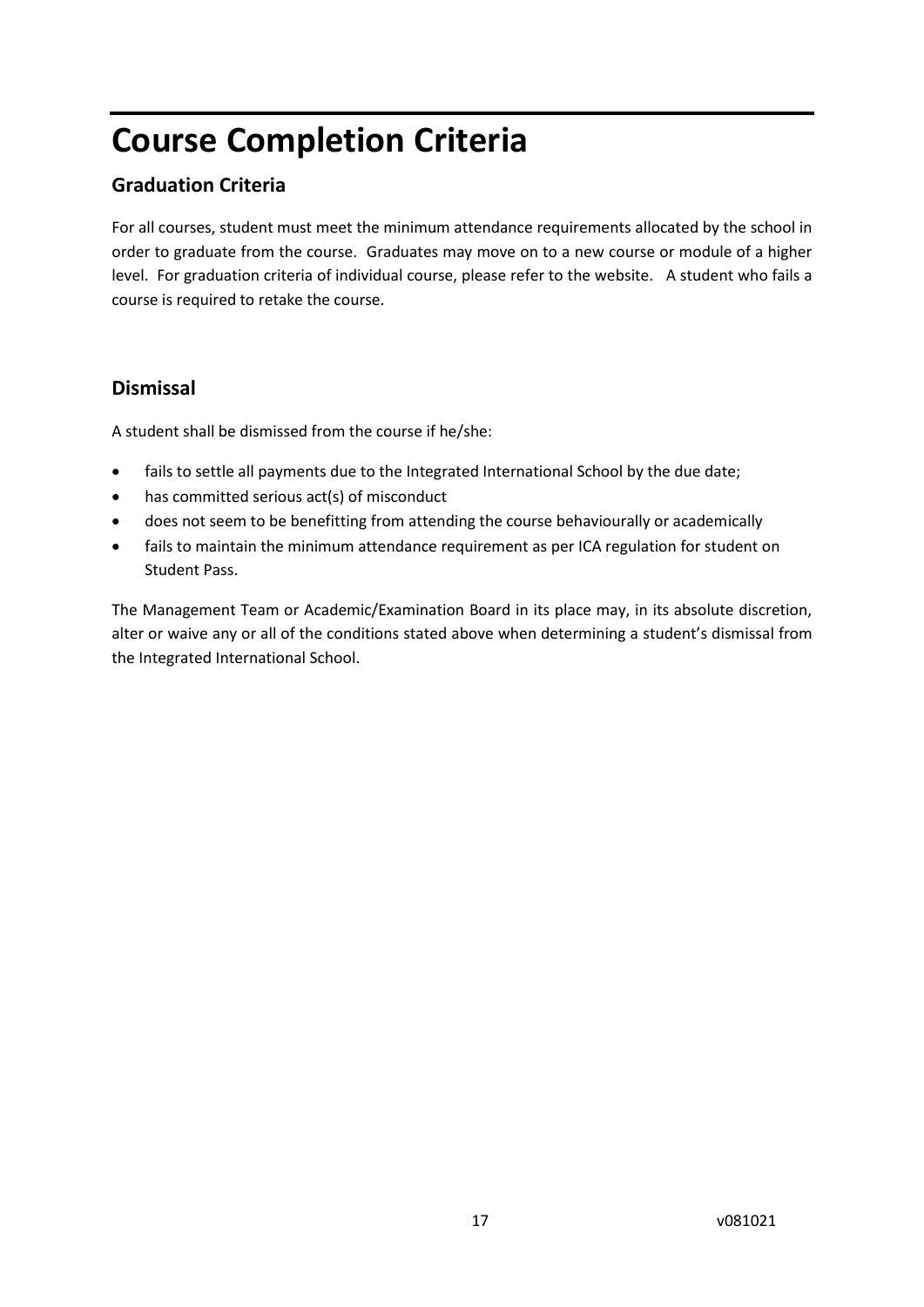# <span id="page-17-0"></span>**Course Assessments**

### **Communication of Assessments and Assessment Methods**

The teacher informs the student or parent at least one week in advance of the assessment date during the course.

Frequency of assessment is continual. The methods of assessment may include:

- on-line or class discussion;
- project work (individual or group);
- research work:
- debate or public speaking;
- presentation (individual/group);
- daily assignments (written or oral);
- continual class tests or quizzes;
- practical tests (where applicable);

### **Criteria for Grading and Awards**

To pass a module for Enrichment Programs, students must attain a D on the Achievement Level. Grade 1 to Grade 10 students must achieve a minimum score of 20% in order to pass a module. Students are also informed that for the courses where the award is made by IIS, they will need to meet the conditions as stipulated below to pass the course. Students who sign up for courses that are examined externally are informed of the requirements to be achieved in those courses.

#### Mainstream Approach

A student in the Mainstream Approach for Enrichment Programs or Grade 1 to Grade 10 level, must pass two Academic Modules and two Non-Academic Module in order to achieve a pass in the course taken.

| <b>Courses</b>         | <b>Academic</b><br><b>Modules</b> | <b>Non-Academic</b><br><b>Modules</b>                    | <b>Number of Modules</b><br>required to pass course |
|------------------------|-----------------------------------|----------------------------------------------------------|-----------------------------------------------------|
| Enrichment<br>Programs | English<br>Mathematics            | <b>Creative Arts</b>                                     | 2 Academic Modules<br>and<br>1 Non-Academic Modules |
| Grade 1 to<br>10       | English<br>Mathematics<br>Science | Topic of Inquiry<br><b>Creative Arts</b><br><b>PDHPE</b> | 2 Academic Modules<br>and<br>2 Non-Academic Modules |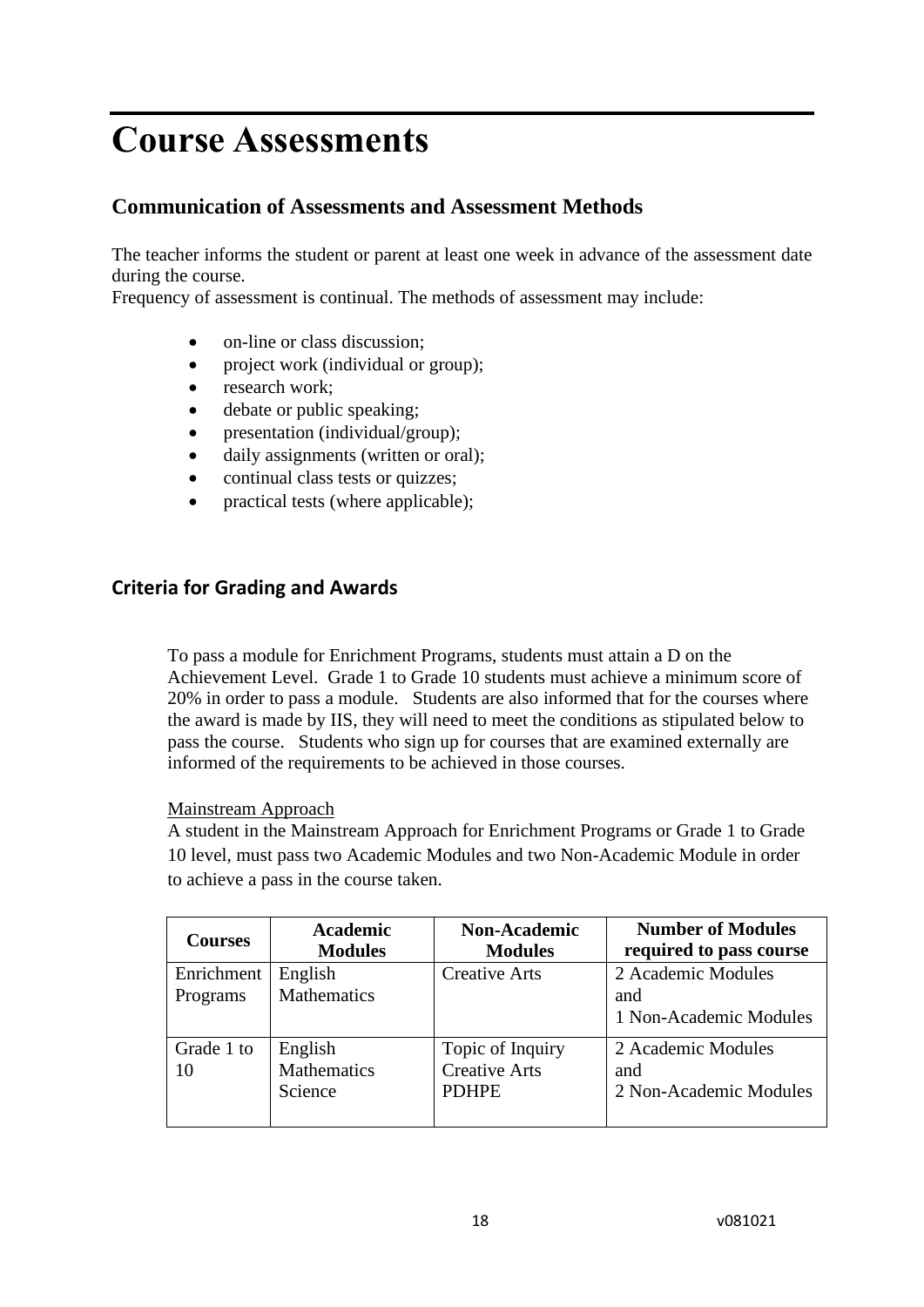#### Support Approach

A student in the Support Approach for Enrichment Programs or Grade 1 to Grade 10 level, must pass one Academic Module and one Non-Academic Module in order to achieve a pass in the course taken.

| <b>Courses</b>         | <b>Academic</b><br><b>Modules</b>        | <b>Non-Academic</b><br><b>Modules</b>                    | <b>Number of Modules</b><br>required to pass course |
|------------------------|------------------------------------------|----------------------------------------------------------|-----------------------------------------------------|
| Enrichment<br>Programs | English<br><b>Mathematics</b>            | <b>Creative Arts</b>                                     | 1 Academic Module<br>and<br>1 Non-Academic Module   |
| Grade 1 to<br>10       | English<br><b>Mathematics</b><br>Science | Topic of Inquiry<br><b>Creative Arts</b><br><b>PDHPE</b> | 1 Academic Module<br>and<br>1 Non-Academic Module   |

The following grading scheme is used for Enrichment Programs:

| <b>Achievement Levels</b> |                                                        |
|---------------------------|--------------------------------------------------------|
|                           | Student demonstrates secure and independent skills     |
|                           | Student demonstrates developing skills with support    |
| NC                        | Student demonstrates no concept of the required skills |
| TEA                       | Too early to assess achievement                        |
| N/A                       | Student could not be marked due to significant missed  |
|                           | days (e.g. late entry to the school term or absences)  |

The following grading scheme is used for each module for Grade 1 to Grade 10:

| Grade | <b>Percentage Range</b> |
|-------|-------------------------|
|       | > 80                    |
|       | $60 - 79$               |
|       | $40 - 59$               |
|       | $20 - 39$               |
|       | 0 - 19                  |

The final grade for each student at the end of the academic year is the average of the 4 term's results achieved by the student.

Student who joins the school after course commencement, their final grade will be the average of all the assessments that the student has taken.

The assessment schemes for modules English, Science, Maths and TOI offered by IIS are as follow:

**Table [A]**

| Continual Assessments (Tests/Quizzes/Projects/Presentations) | 80% |
|--------------------------------------------------------------|-----|
| <b>Class Participation</b>                                   | 10% |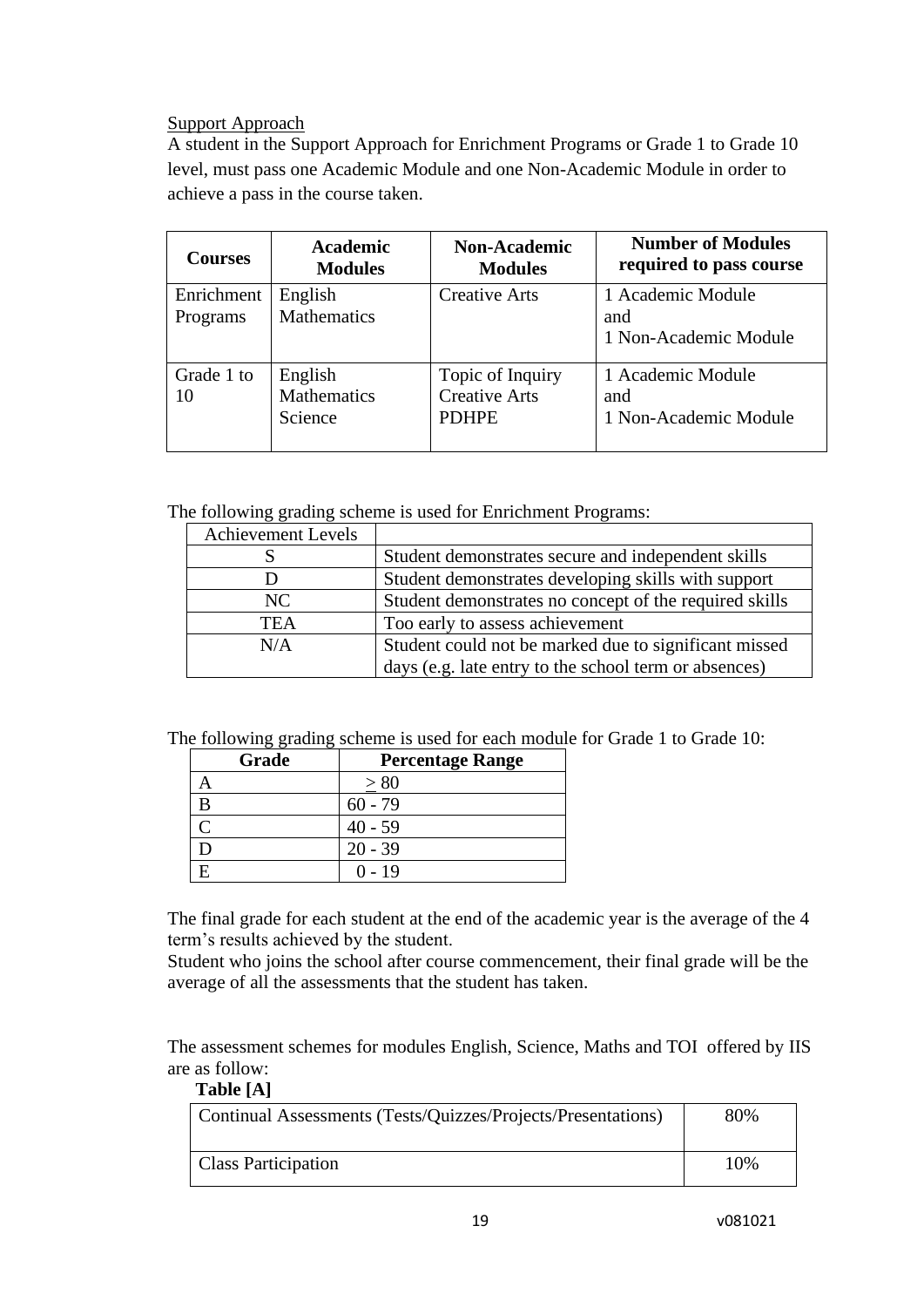| $- -$<br>Homework | 10% |
|-------------------|-----|
|                   |     |

The assessment schemes for Creative Arts offered by IIS are as follow:

#### **Table [B]**

| Continual Assessments (Tests/Quizzes/Projects/Presentations) | 50% |
|--------------------------------------------------------------|-----|
| <b>Class Participation</b>                                   | 50% |

#### The assessment schemes for PDHPE offered by IIS are as follow:

| Table [C]                |     |
|--------------------------|-----|
| Skills-based performance | 25% |
| Team participation       | 25% |
| Class participation      | 25% |
| Personal conduct         | 25% |

The Project and Homework component may have sub-components if deemed appropriate by the teacher. These multiple assessments help teaching staff to establish more reliably the abilities, competencies and learning outcomes of students. The teacher collates the assessment results and makes recommendation to the Academic/Examination Board to promote the student to the next level or retain the student. The Academic/Examination Board decides and approves to promote or retain the student.

The criteria for awards: Student must pass the course and Achieve a minimum of 80% attendance (non-Student Pass student) or 90% attendance (Student Pass student) and All fees must be paid in full.

#### **Communication of Assessment Results**

IIS informs students or their parents of their assessment results through an email to their private email address, unless the student or parent has indicated that other means are preferred.

IIS releases final assessment results after the necessary processing in the beginning of the new academic year.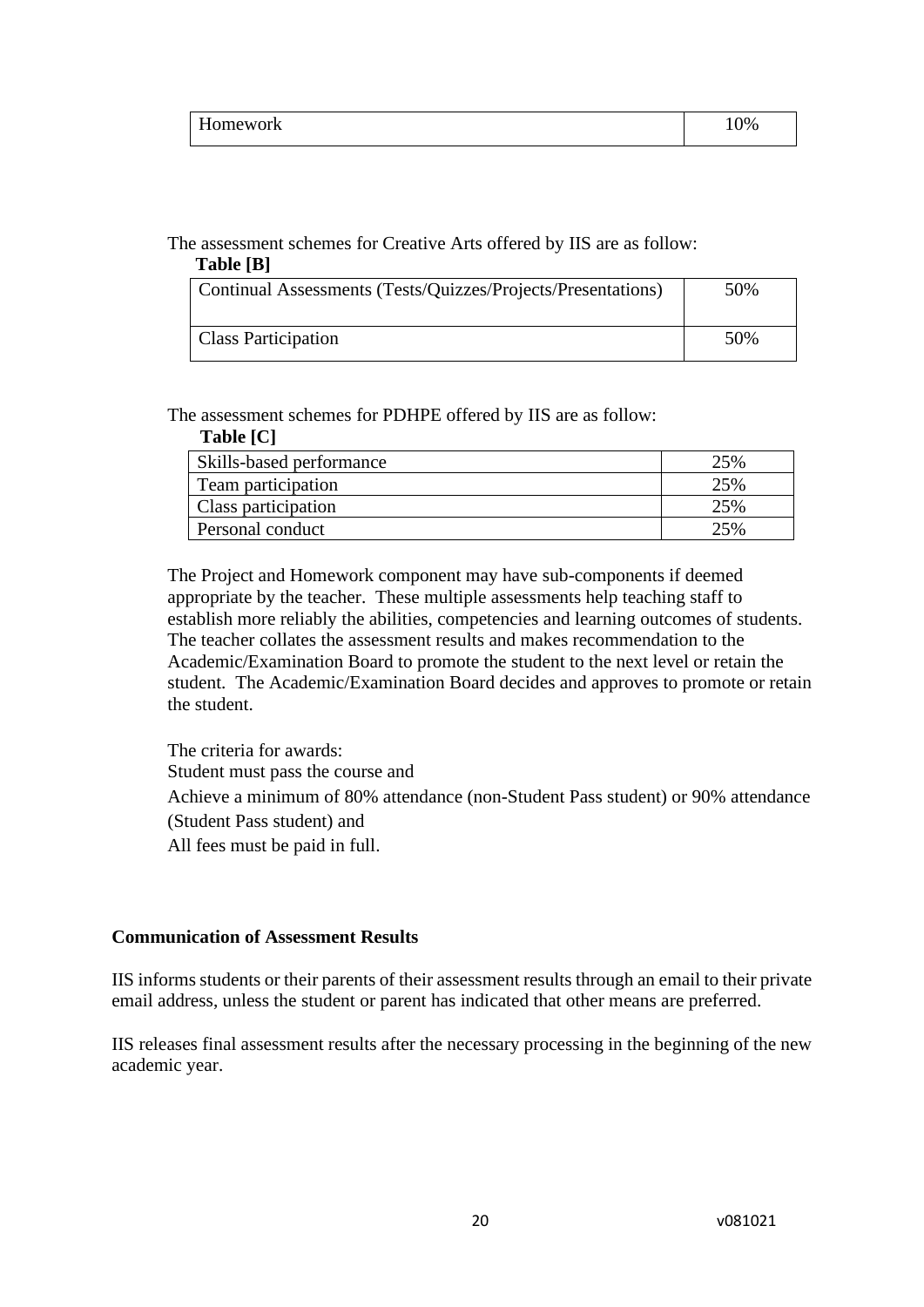# <span id="page-20-0"></span>**Appeal Policy and Procedure**

Students who have not passed their modules may submit an appeal for review of results using Results Appeal Form through the Office Manager giving their reasons. This appeal must be submitted within 7 working days from the release of final assessment results, together with payment of the required fee.

The appeal is reviewed and decided by the Examination Board of IIS.

The decision of the Examination Board regarding the appeal is final.

IIS releases the appeal results within 4 weeks from the official date of release of the final assessment results.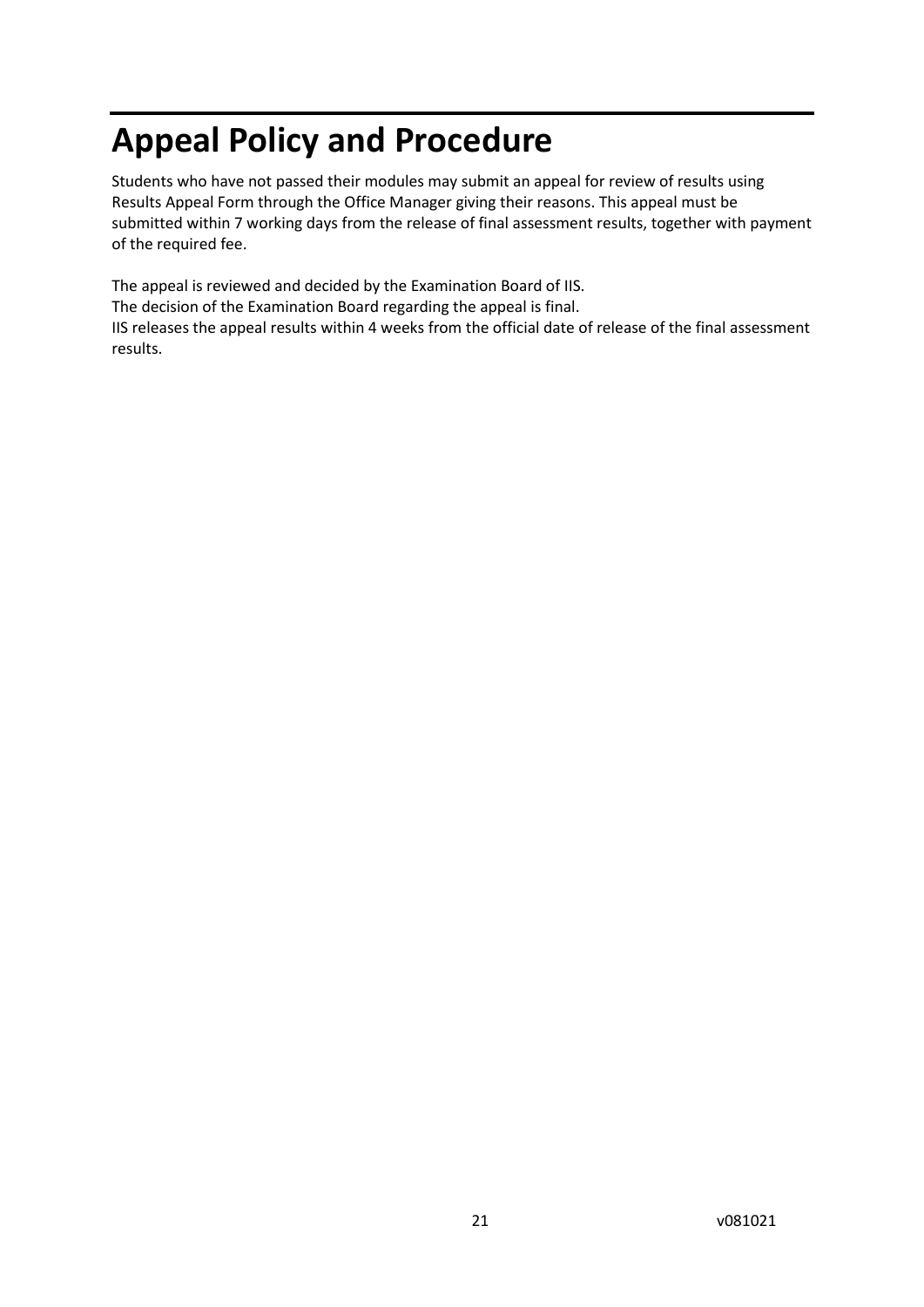# <span id="page-21-0"></span>**Assessment Code of Conduct for Students**

- 1. The identity of all examination candidates will be checked by the test administrator before the examination starts.
- 2. Candidates may read the examination paper or commence writing only after the test administrator has given permission to do so.
- 3. Candidates are to check that they are given the correct examination paper and the number of printed pages following the instructions from the test administrator.
- 4. If a candidate arrives late for the examination by more than 15 minutes after the commencement of the examination, the candidate may be barred from taking the examination by the test administrator. Late comers will not be given extra time.
- 5. If a candidate is late for an examination and subsequently sees a doctor, the medical certificate he obtains from the doctor cannot be used to apply for leave of absence from that examination. This also applies to a candidate who starts the examination or sees the examination paper but does not complete the examination for reasons of illness and subsequently obtains a medical certificate, any application for leave of absence from that examination will not be accepted. Candidates are advised to see a doctor if they are unwell and not attempt to turn up for the examination.
- 6. Candidates must ensure that they have the appropriate stationery for each examination.
- 7. Candidates are to use only calculators approved by the school, when their use is allowed in an examination.
- 8. Candidates are not allowed to bring to the examination room notes, drawings, pictures, tracings, books, dictionaries (both in book or electronic form), etc, other than those specifically permitted by the test administrator. All bags are to be left in an area designated by the test administrator.
- 9. Candidates are to be dressed in school uniform and are not allowed to wear caps or hats during the examination.
- 10. Handphones, media players and any other electronic devices e.g. smart watches and google glasses are also not allowed in the examination room. Handphones, alarms, media players and any other electronic devices must be switched off and left in an area designated by the test administrator.
- 11. Candidates must remain seated in his allocated seat and not stand up or move around during the examination.
- 12. Candidates are not allowed to speak to or communicate with another candidate.
- 13. If any candidate wishes to ask a question, the candidate must ask the test administrator directly by first raising his hand. The candidate must remain seated.
- 14. Candidates must request for permission to leave the examination room and they will be accompanied by a test administrator.
- 15. Eating or drinking are not allowed during the examination. However, candidates may request permission from the test administrator to drink water from their own water bottles or to take medication. Each candidate must place his/her water bottle (if any) on the floor near to candidate's writing desk in the examination room.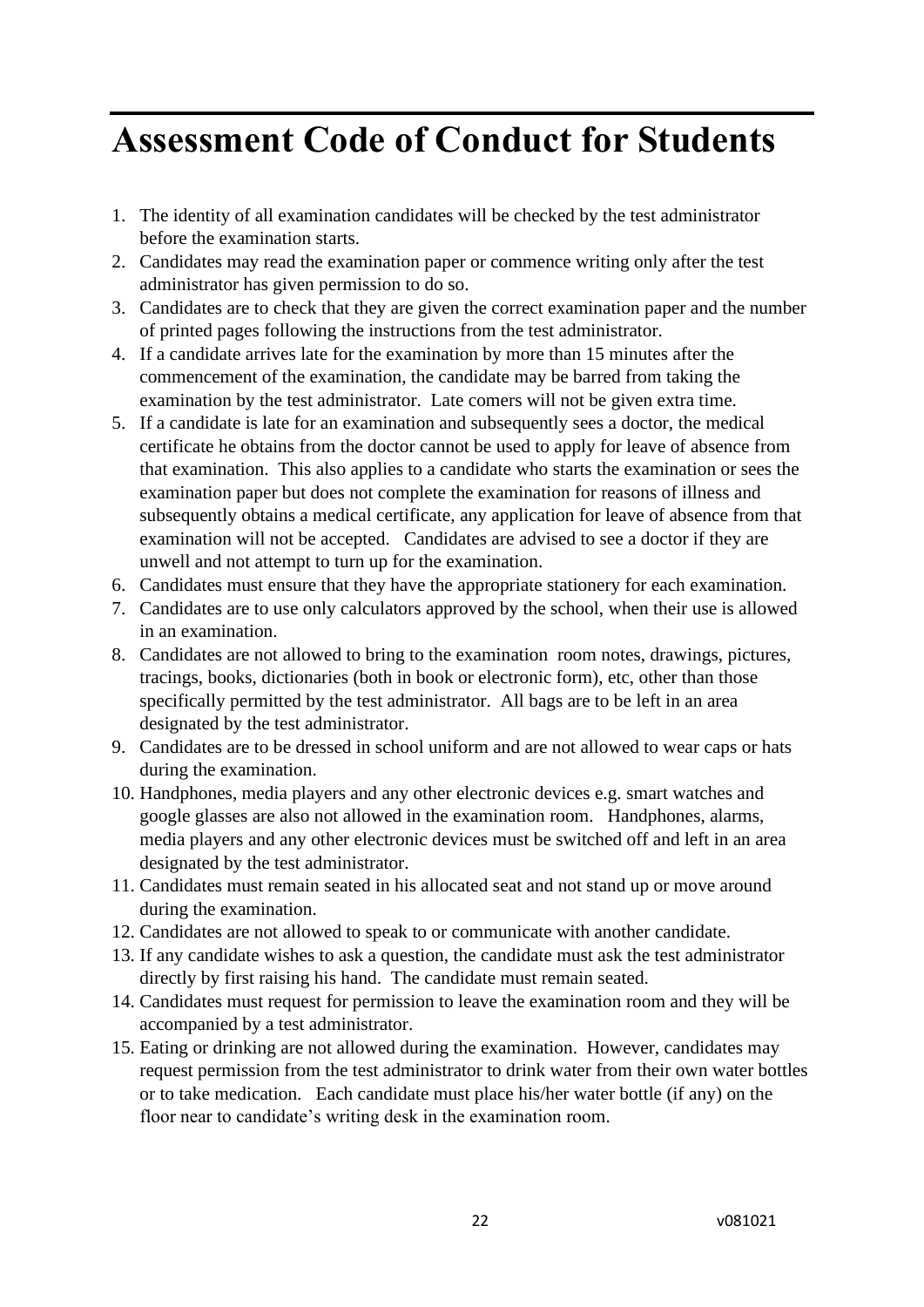- 16. If a candidate wishes to leave the examination room before the specified finish time, the candidate must raise his/her hand and wait until the test administrator has collected his/her completed script.
- 17. At the end of the examination, all candidates must remain in their seats until their scripts have been collected and they are dismissed by test administrator.
- 18. If a candidate breaks any of these rules during the examination or afterwards, his paper may not be marked. The test administrator may tell the candidate to leave the examination room.
- 19. Disciplinary action will be taken against any candidate found breaching any of the examination rules, caught cheating or attempting to cheat.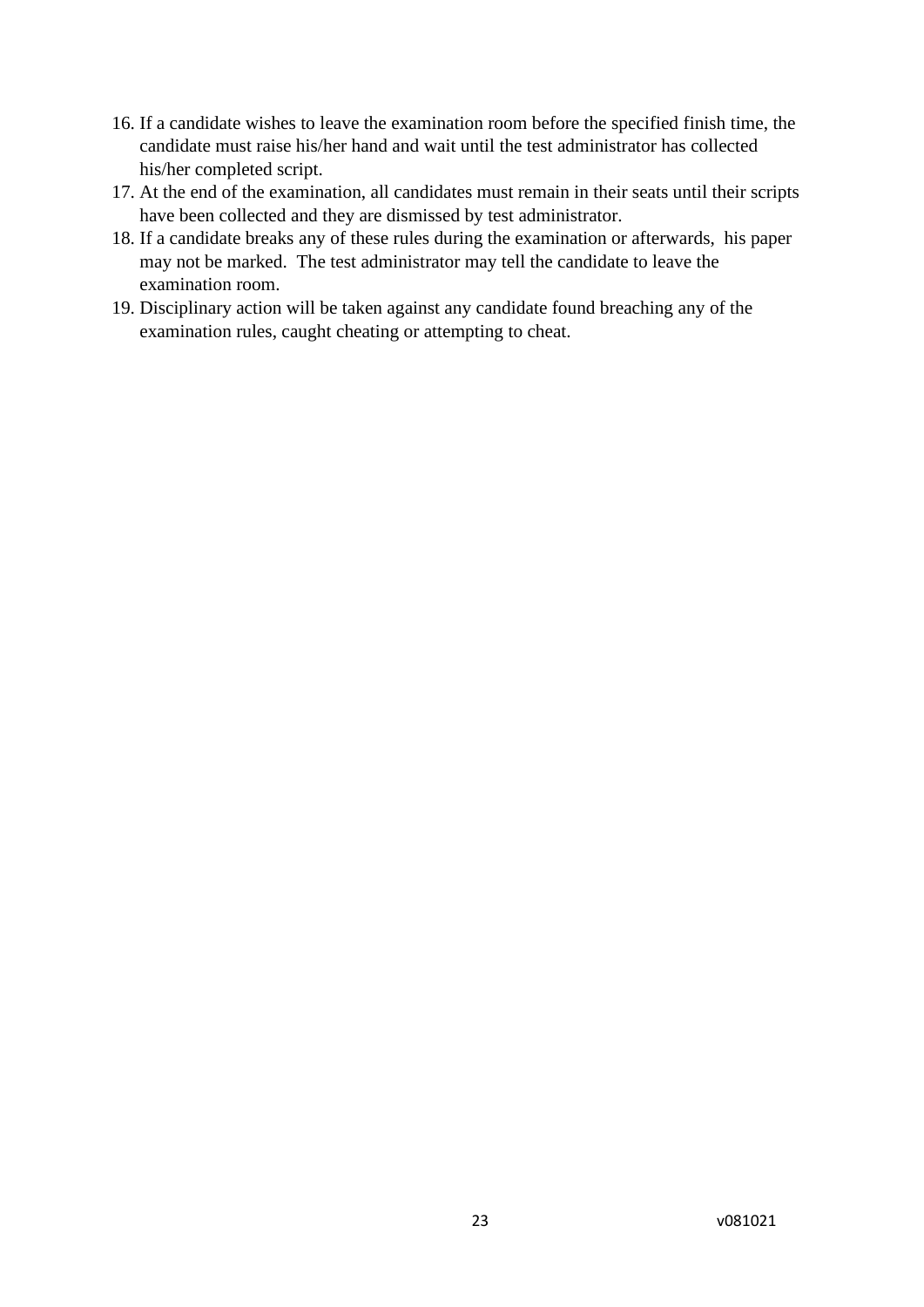# <span id="page-23-0"></span>**Transfer & Withdrawal Policy and Procedure**

#### **Transfer and Withdrawal Policies**

IIS allows students to withdraw from a course in accordance with its refund policy.

IIS allows students to transfer from a course X to another course Y within IIS with payment of a transfer fee. This is treated as a withdrawal from course X (refund policy will apply) and a re-enrolment with IIS into course Y. IIS may at its discretion give the re-enrolled student a discount on the course fee for Y. The discount may be up to the un-used portion of the course fee for X.

A transfer to another private education institution is regarded as a withdrawal from IIS.

If the student is below 18 years of age, the parent or guardian's approval for the transfer / withdrawal will be required.

A request to transfer to another course can be accepted if the student meets the admission requirements for the course he wants to transfer to, and there are available places in that course.

For transfers, the service target is to assess and reply to the student's transfer request within 7 working days and to complete the transfer process within 4 weeks.

For withdrawals, the service target is to complete the process (including assessing and replying to student's request, change of status of student's pass, refund made) within 7 working days. The period for refund excludes the publicised school holiday periods when the school is closed and staff are away.

Implications of the status of the student pass if international students transfer or withdraw from IIS:

- if the international student withdraws from IIS, IIS would login to the ICA system to cancel the student pass. When cancelled the student would have 30 days to remain in Singapore.
- if the international student transfers to another course, IIS would have to apply for a new student pass. They are warned that should ICA reject the application for new pass the international student would have to return home.

#### **Withdrawal Procedure**

The procedure for withdrawal is as follows:

- (a) The student gives notice of his intention to withdraw using Withdrawal Request Form by submitting it to the Office Manager. Withdrawal Request Form requires the signature of the parent/legal guardian if student is under 18 years of age.
- (b) Office Manager will obtain the Principal's approval for the withdrawal and for the refund to be made, which the student/parent/guardian will acknowledge.
- (c) The Office Manager attends to the various withdrawal matters including
	- Issuance of a letter to student effecting the withdrawal
	- Cancellation of the student pass
	- Informing the FPS provider
	- Refund to the student if applicable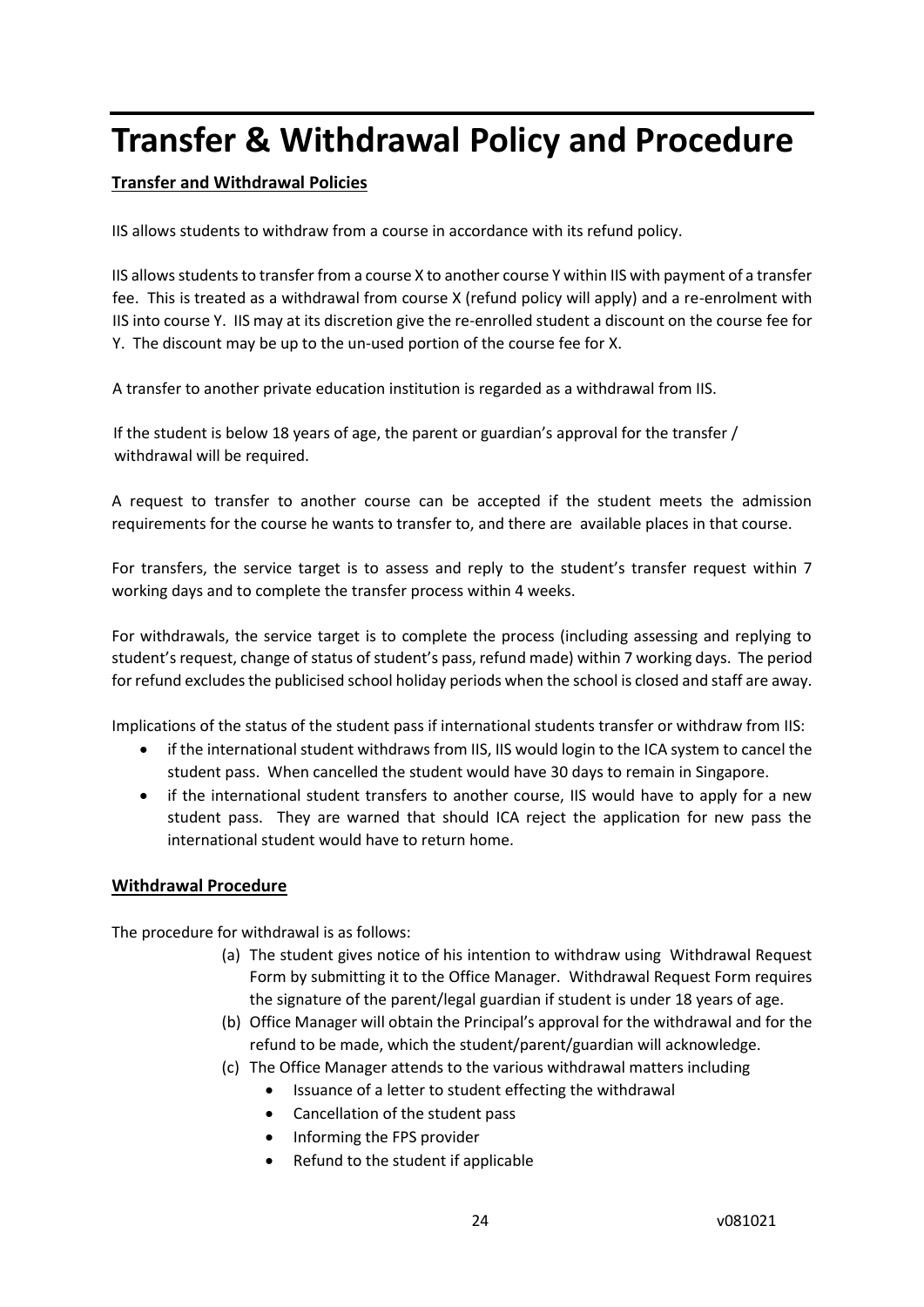• Issuing the past attendance records to students that are enrolling in another course in another PEI

Where a student has withdrawn without informing IIS through any written request (signed hardcopy withdrawal form or the student's email request), IIS will treat this as an absence-for-an-extendedperiod case. After a continuous 7-day absence from class, the student name will be reported to Immigration and Checkpoints Authority (ICA), the student pass cancelled, and the FPS provider informed.

#### **Transfer Procedure**

The procedure for transfer is as follows:

- (a) IIS determines and advises student that it is beneficial for the student to transfer to another course. The student then gives written notice of his intention to transfer course using Transfer Request Form. Transfer Request Form requires the signature of the parent/legal guardian if student is under 18 years of age.
- (b) The Education Consultant will
	- explain to the student the implications for his student pass, etc. IIS must cancel the current student pass and apply for a new student pass for the new course. Students should not hold IIS liable should the student's pass application not be approved by the Singapore ICA.
	- inform the student that a new application and registration fee is payable upon submission of the form and the fee is non-refundable.
	- inform the student that he can be charged for all modules consumed.
- (c) Office Manager attends to or oversees the various transfer matters including
	- issuance of a letter to student replying to the transfer request
	- signing of the new contract
	- cancellation of the existing student pass and application for a new pass
	- calculate un-used fee for the initial course to be discounted from course fee for the new course
	- refund fees of initial course if applicable
	- informing the FPS provider within 3 working days and updating FPS File 1 data
- (d) Local students will be notified of the outcome within 7 working days from the receipt of the transfer request. International students will be notified of the outcome of student's pass application within 4 to 6 weeks from the receipt of the transfer request (this may vary and depends on ICA processing period).

In the unlikely event that a student has to transfer from Course A to Course B within IIS because course A is to be phased out, a similar procedure is followed, as follows:

- (a) IIS meets the students and explains to them the reasons for phasing out Course A, and the options open to the student. The Principal follows up with a written letter to the affected students and their parents and/or guardians.
- (b) IIS obtains written confirmation from each student (or the parent or guardian, if the student is below 18 years) as to his agreement to take up course B.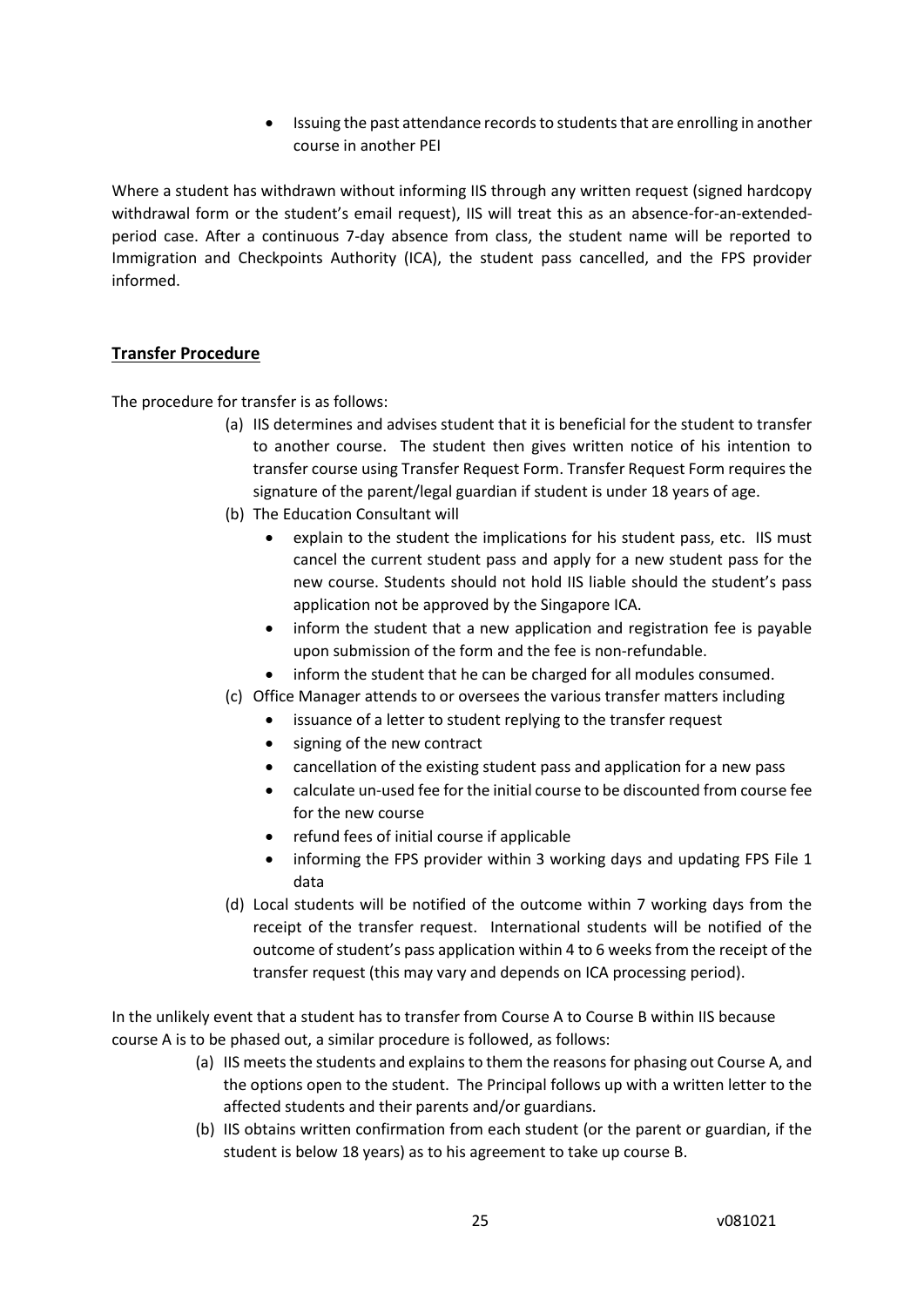- (c) Where the student (or the parent or guardian, if the student is below 18 years) does not wish to take up course B, the Principal will meet up with the student / parent / guardian to consider alternatives. If no satisfactory alternative is agreed upon, IIS will propose that the matter be brought to the attention of CPE via SSG feedback portal. Alternatively, CPE can be reached at SSG hotline. CPE may advise resolution through the CPE Mediation-Arbitration Scheme which is described on the CPE website. This dispute resolution scheme may, where appropriate, involve the Singapore Mediation Centre (SMC) or Singapore Institute of Arbitrators (SIArb).
- (d) Where the student has agreed to take up Course B, the Office Manager will attend to or oversee the various transfer matters including
	- signing of the new contract or of an addendum making the agreed changes to the existing contract, as appropriate. The new contract or the addendum will indicate the fees applicable from then on, taking into consideration any un-used fee for course A to be discounted from the fee for course B
	- cancellation of the existing student pass and application for a new pass
	- informing the FPS provider within 3 working days

#### **Deferment Policy**

The school's policy is not to allow for deferment when a student has joined IIS. A student who wants to defer will need to withdraw from the school and the school's withdrawal policy will apply.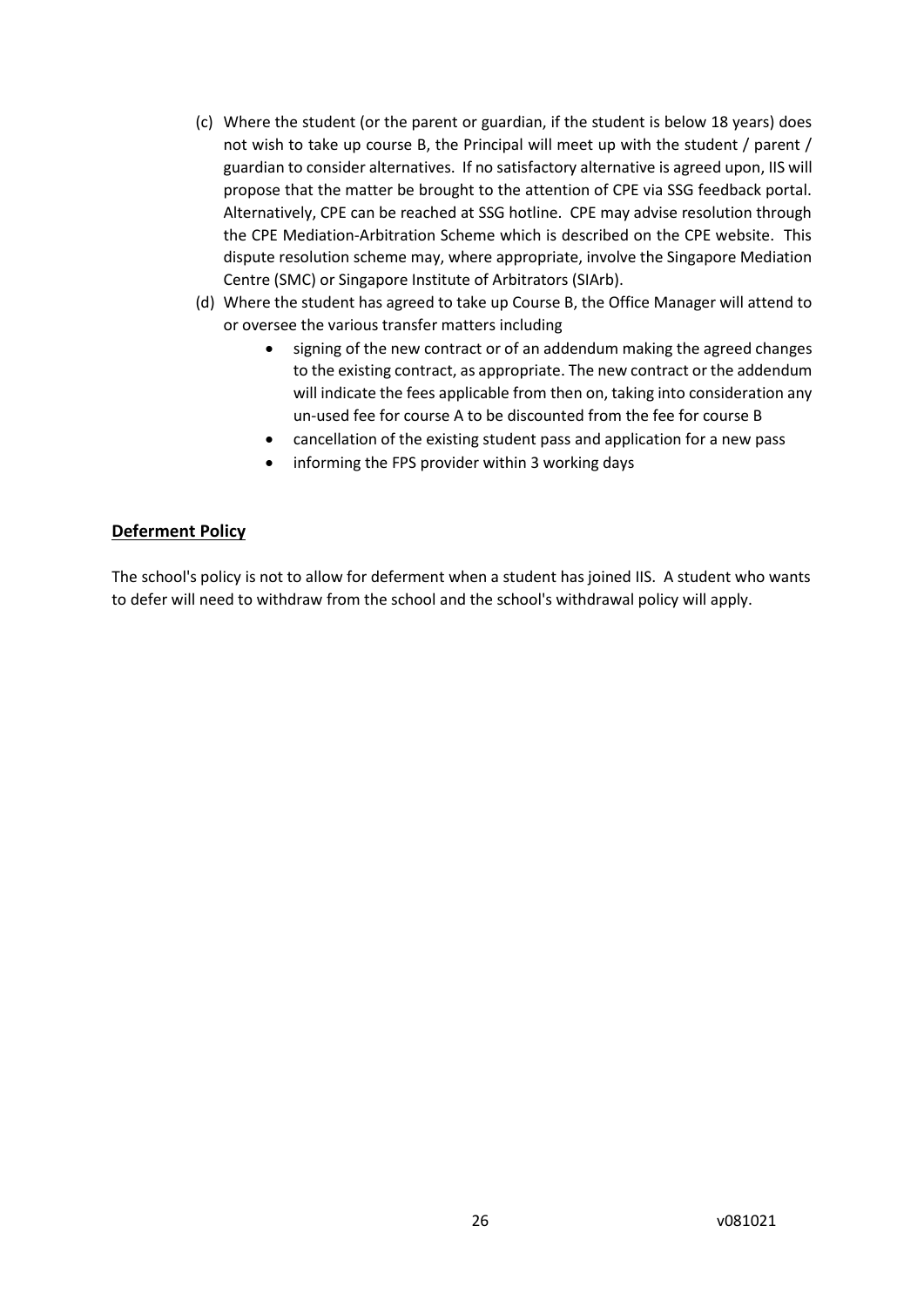# <span id="page-26-0"></span>**Refund Policy and Procedure**

#### **Refund Policy**

The school follows the terms and conditions for refunds as specified in CPE's standard student contract version 3.1. It is the school's policy that the time taken to process the refund meets Edutrust requirements and does not exceed 7 working days. The period of refund excludes the publicised school holiday periods when the school is closed and staff are away.

#### **A.** *Refund for Withdrawal Due to Non-Delivery of Course*

The School will notify the Student within three (3) working days upon knowledge of any of the following:

- 1. It does not start off the Course on the Course Commencement Date;
- 2. It concludes the Course before the Course Commencement Date;
- 3. It does not complete the Course by the Course Completion Date;
- 4. It concludes the Course before the Course Completion Date;
- 5. It has not ensured that the Student meets the course entry or matriculation requirement as set by the organisation stated in Schedule A (of the contract) within any stipulated timeline set by CPE; or
- 6. The Student's Pass application is rejected by Immigration and Checkpoints Authority (ICA).

The Student should be informed in writing of alternative study arrangements (if any), and also be entitled to a refund of the entire Course Fees and Miscellaneous Fees already paid should the Student decide to withdraw, within seven (7) working days of the above notice. The period for refund excludes the publicised school holiday periods when the school is closed and staff are away.

### *B. Refund for Withdrawal Due to Other Reasons*

If the Student withdraws from the Course for any reason other than those stated in Clause 2.1 of the standard student contract version 3.1, the School will, within seven (7) working days of receiving the Student's written notice of withdrawal, refund to the Student an amount based on the table in Schedule D of that contract. The period for refund excludes the publicised school holiday periods when the school is closed and staff are away.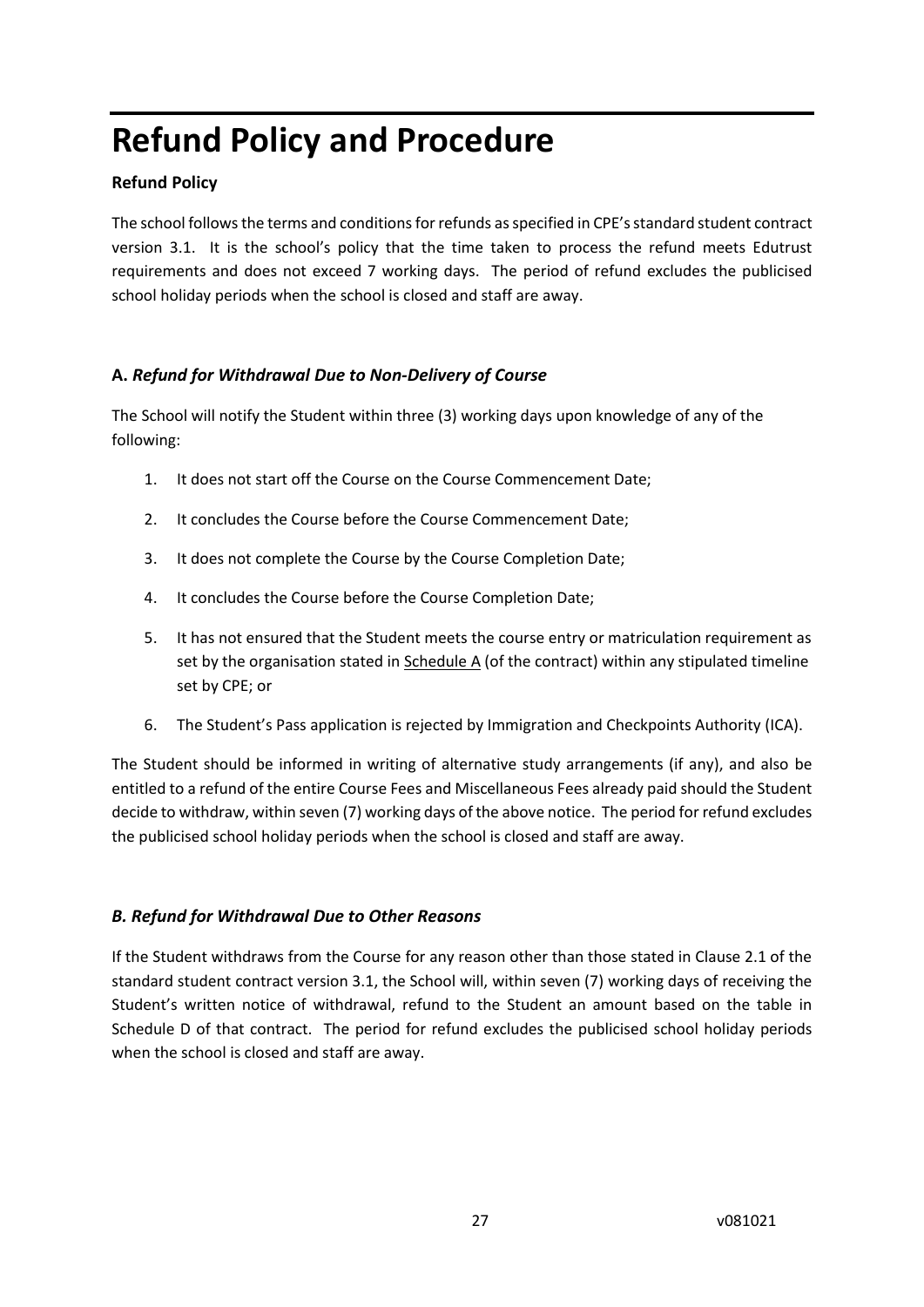The said Schedule D reads as follows:

| % of [the amount of fees paid under<br>Schedules B and C | If Student's written notice of withdrawal is<br>received:                       |
|----------------------------------------------------------|---------------------------------------------------------------------------------|
| 60                                                       | more than 30 days before the Course<br>Commencement Date                        |
| 0                                                        | before, but not more than 30 days before the<br><b>Course Commencement Date</b> |
| Ω                                                        | after, but not more than 7 days after the Course<br><b>Commencement Date</b>    |
|                                                          | more than 7 days after the Course<br><b>Commencement Date</b>                   |

#### **C. Cooling-Off Period**

The PEI will provide the Student with a cooling-off period of seven (7) working days after the date that the Contract has been signed by both parties.

The Student will be refunded the highest percentage (stated in Schedule D) of the fees already paid if the Student submits a written notice of withdrawal to the PEI within the cooling-off period, regardless of whether the Student has started the course or not.

#### **D. Conditions for cancellation of course and Refund**

The school reserves the right to cancel a course if the number of students is four or lesser, in which case, the refund policy above applies. The school will inform students of the cancellation of course not less than three (3) working days before the course commencement. In such a case, the application fee will also be refunded within seven (7) working days after the announcement of cancellation of course. The period for refund excludes the publicised school holiday periods when the school is closed and staff are away.

#### **E. Non Refundable Fees**

The following are non-refundable

- a. Application Fee. However, in the circumstance where the school has decided not to commence a course, the application fee will be refunded within seven (7) working days after the student is notified, unless the student takes up alternative study arrangements with the school. The period for refund excludes the publicised school holiday periods when the school is closed and staff are away.
- b. Miscellaneous Fees paid to the school. However, a refund will be made in a 'withdrawal for nondelivery course scenario due to the school's non-performance of its contractual obligations or if the student pass application is rejected by ICA.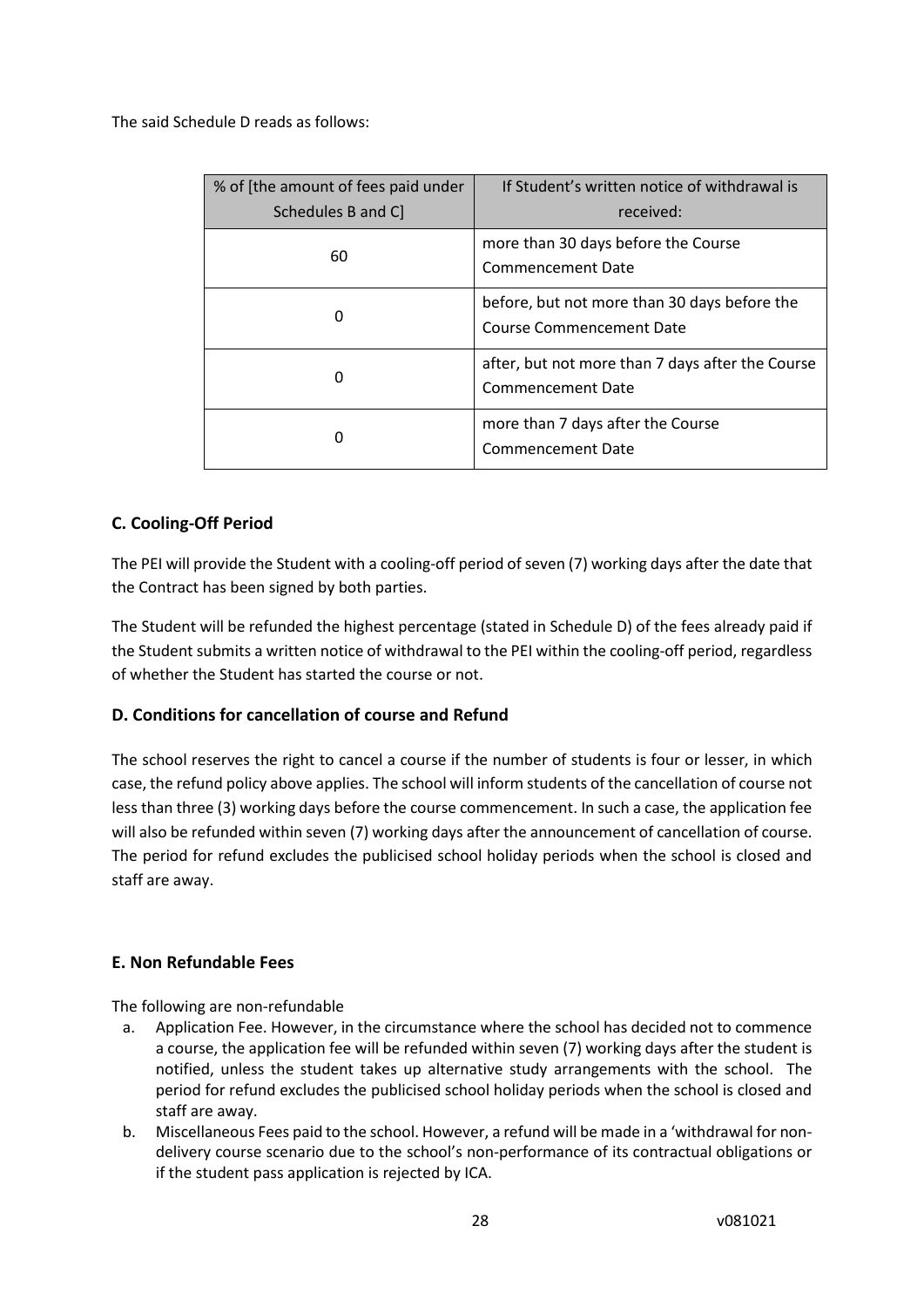- c. Third parties charges e.g. banker's guarantee, AEIS registration fee, ICA Student Pass application fee and Issuing Fee.
- d. No refund of any fee if the student has committed an offence and is expelled by the school after due process of investigation by a Disciplinary Committee set up by the Principal.

#### **Refund Procedure**

#### **A. Conditions**

The school's refund procedure covers the following commonly transpiring situations when they are approved.

- 1. School's non-performance
- 2. ICA not approving the student pass
- 3. Student changes his/her mind during the 7 day cooling off period
- 4. Student's withdrawal
- 5. Course deferment
- 6. Course Transfer

#### **B. Procedures**

The procedure for student initiated refund (due to Student's withdrawal / change of mind during 7 day cooling period, etc) is as follows:

- 1. The student fills-up and submits the Withdrawal Request Form to the school requesting a refund with the reasons.
- 2. The Office Manager processes this form.
- 3. Office Manager looks into the student's eligibility for a refund. She calculates the amount of refund and email to the student/parent/guardian showing the breakdown of the refund. The student/parent/guardian then acknowledges in email regarding the calculation of the refund.
- 4. Office Manager presents the case to Principal for approval.
- 5. After the Principal has approved, the Office Manager informs the insurance provider of the student's withdrawal by updating the relevant particulars in the insurer's website. The refund is made directly to the student. Where possible (e.g. refund in cash) the student signs an acknowledgement confirming the receipt of his money.

The procedure for a school initiated refund (due to the school not performing / ICA not approving the student pass, etc) is as follows:

- 1. The Principal / Management Team decide not to run the course.
- 2. Upon confirmation that the course will not run or that the student pass application has not been successful, Office Manager calculates the amount of refund due to the students and obtains approval from Principal to give the refund.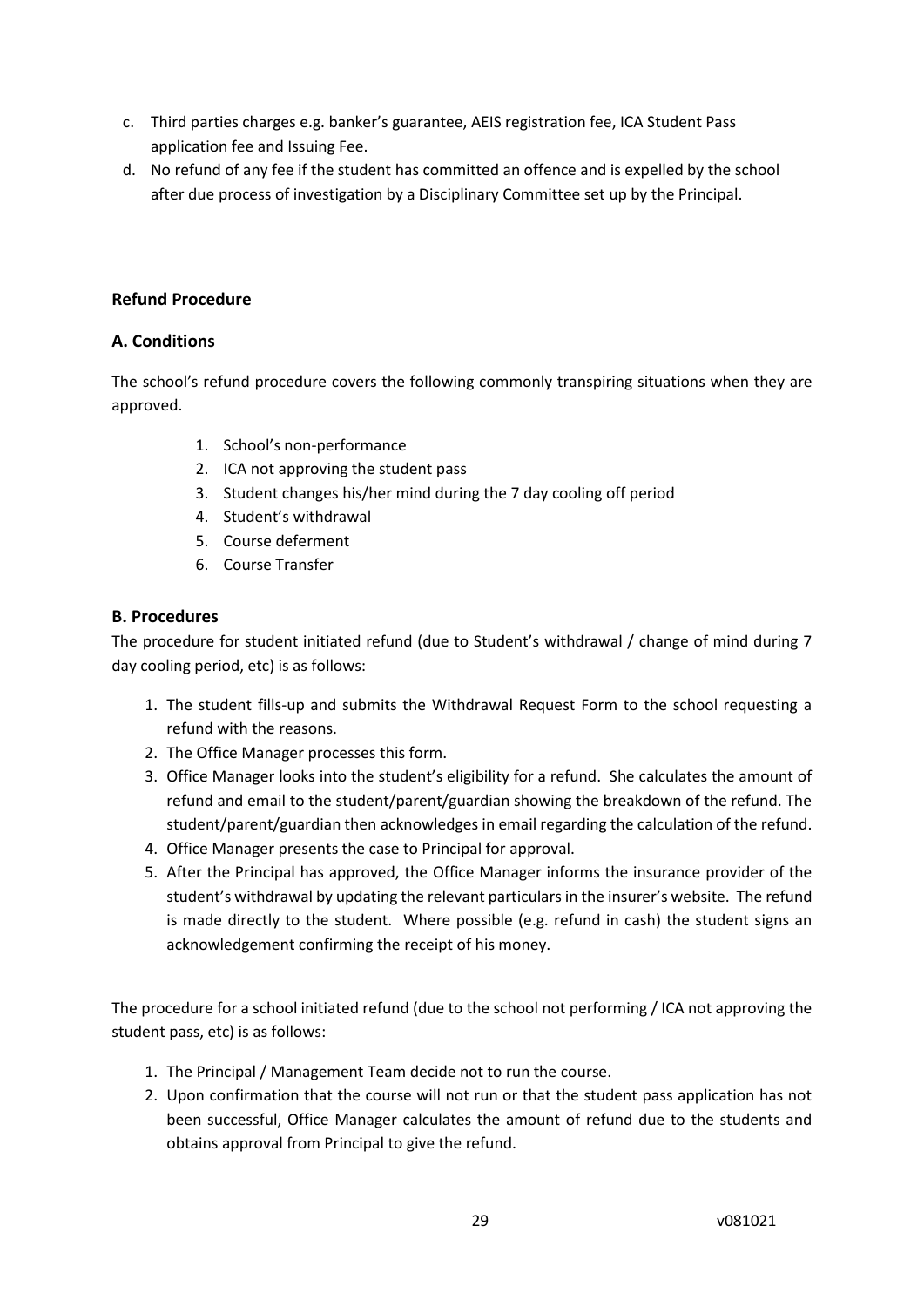3. Office Manager informs the insurance provider of the student's change of status by updating the relevant particulars in the insurer's website. Where possible (e.g. refund in cash) the student signs an acknowledgement confirming the receipt of his money.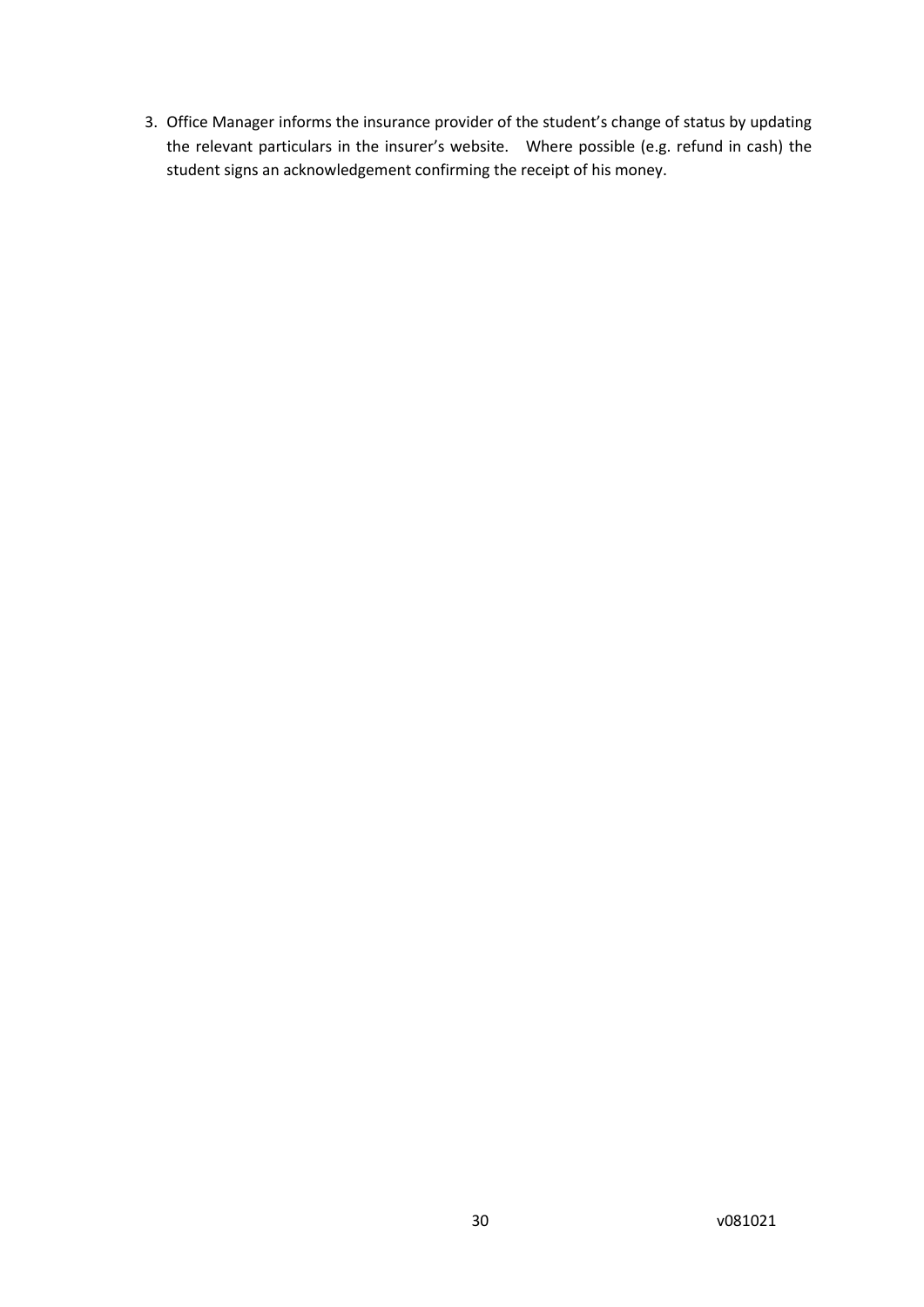# <span id="page-30-0"></span>**Dispute Resolution Policy**

On disputes, it is the school's policy to try to reach a fair and amicable solution (that is, a solution is found to address the grievance that is fair and acceptable to both parties, the student and the school).

The aggrieved party, the student, must submit the grievance in writing to the school.

Principal will assign the relevant staff to establish the facts of the case and complete the necessary investigation within 7 working days.

The assigned staff will decide whether the complaint/grievance is justified, and if so, offer a solution to the student.

If the student accepts the solution, no further action will be pursued except to record and file the grievance and solution.

If the student declines the solution, the grievance will be referred to the Principal who will review the case and offer a second solution. All these proceedings would be completed within 21 days and complainants are kept informed of the status.

If the student still refuses to accept the second alternative, the school will propose that the matter be brought to the attention of CPE via SSG feedback portal. Alternatively, please call SSG hotline at 67855785 to reach CPE.

CPE Mediation-Arbitration Scheme can be found at https://www.ssg.gov.sg/cpe/studentservices/dispute-resolution.html

The Grievance Procedure is shown in the next page.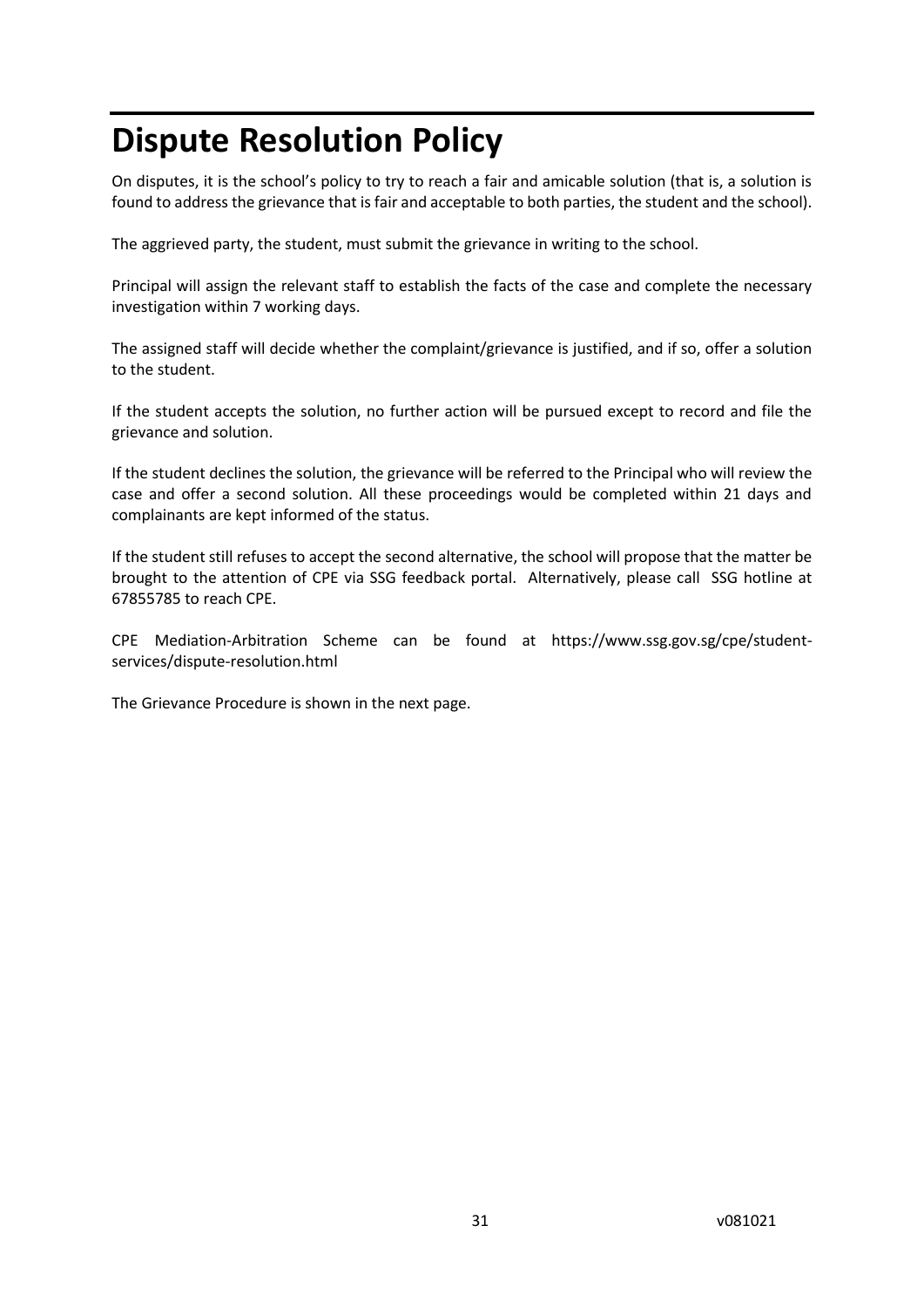# <span id="page-31-0"></span>**Dispute Resolution Procedure**

| <b>ACKNOWLEDGMENT</b><br><b>WITHIN 3 WORKING DAYS</b>                                               | $\rightarrow$ MATTER REFFERRED<br><b>TO RELEVANT STAFF</b>                                                                                 |
|-----------------------------------------------------------------------------------------------------|--------------------------------------------------------------------------------------------------------------------------------------------|
| <b>SOLUTION - AGREEMENT?</b> YES<br><b>NO</b>                                                       | <b>ALTERNATIVE</b><br><b>SOLUTION</b><br><b>AGREED UPON?</b><br><b>NO</b>                                                                  |
| <b>REFER MATTER &lt;</b><br><b>REFER MATTER TO SSG CPE</b><br><b>WHICH MAY INVOLVE SMC OR SIARB</b> |                                                                                                                                            |
| THIS PROCESS MAY TAKE UP TO 21 DAYS                                                                 |                                                                                                                                            |
|                                                                                                     | <b>INTEGRATED INTERNATIONAL SCHOOL</b><br><b>DISPUTE RESOLUTION PROCESS</b><br><b>ESCALATE</b><br><b>TO LEADERSHIP</b><br><b>TEAM (LT)</b> |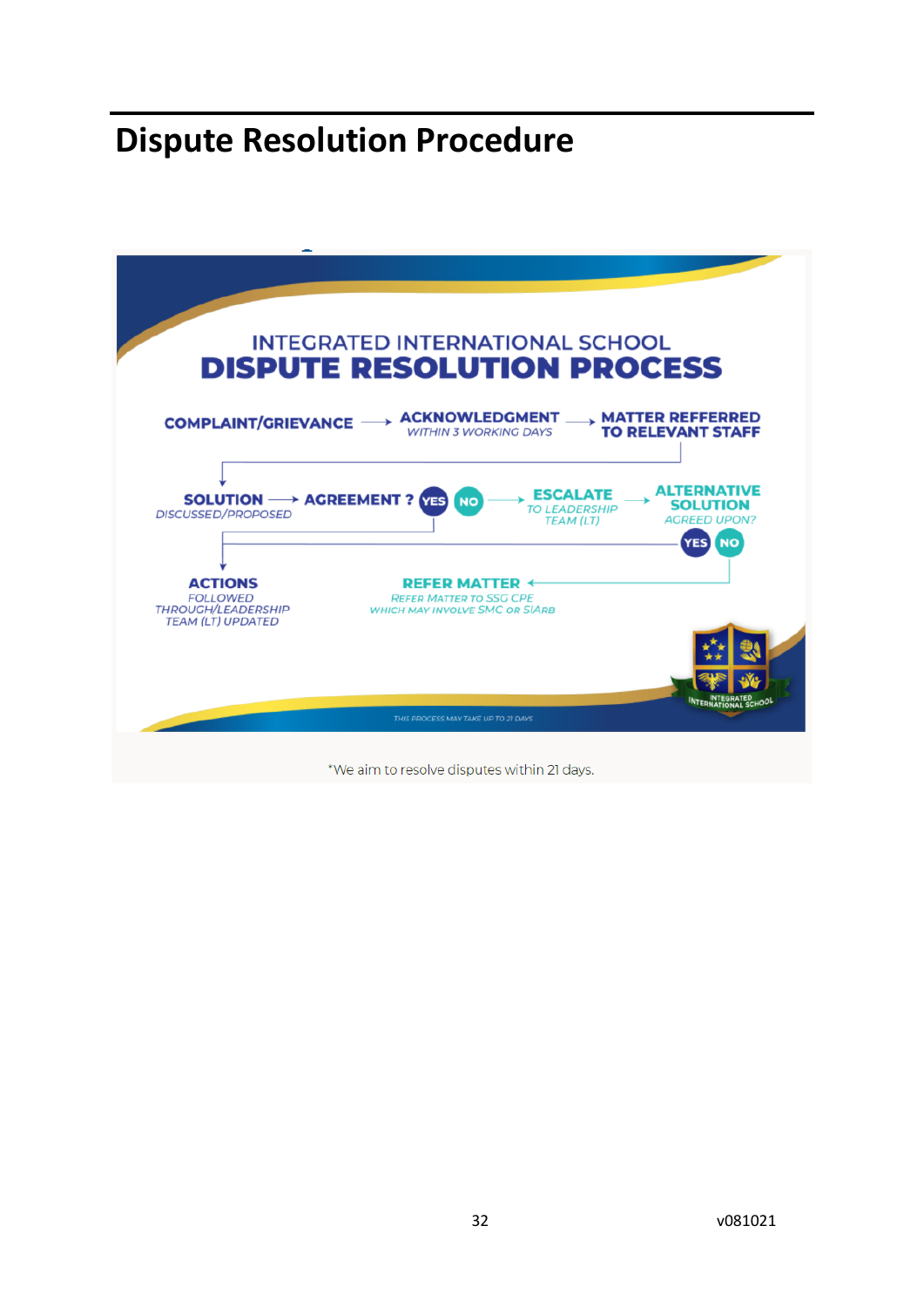# <span id="page-32-0"></span>**Complaints**

The school empowers its staff to handle complaints and feedback to ensure any concerns are addressed professionally and effectively.

The school accepts feedback / complaints in hard copy (e.g. letter of complaint) or soft copy (e.g. email) from the public, staff or students.

Upon receipt of the feedback / complaint, an assigned officer will look into the complaint and discuss an appropriate solution with the student/complainant.

If a solution is not found, the complaint is escalated to the Top Management (Principal) to look into the matter.

The school gives an acknowledgement or initial response to the feedback / complaint within 3 days of receipt.

The school targets to resolve matters within 21 working days.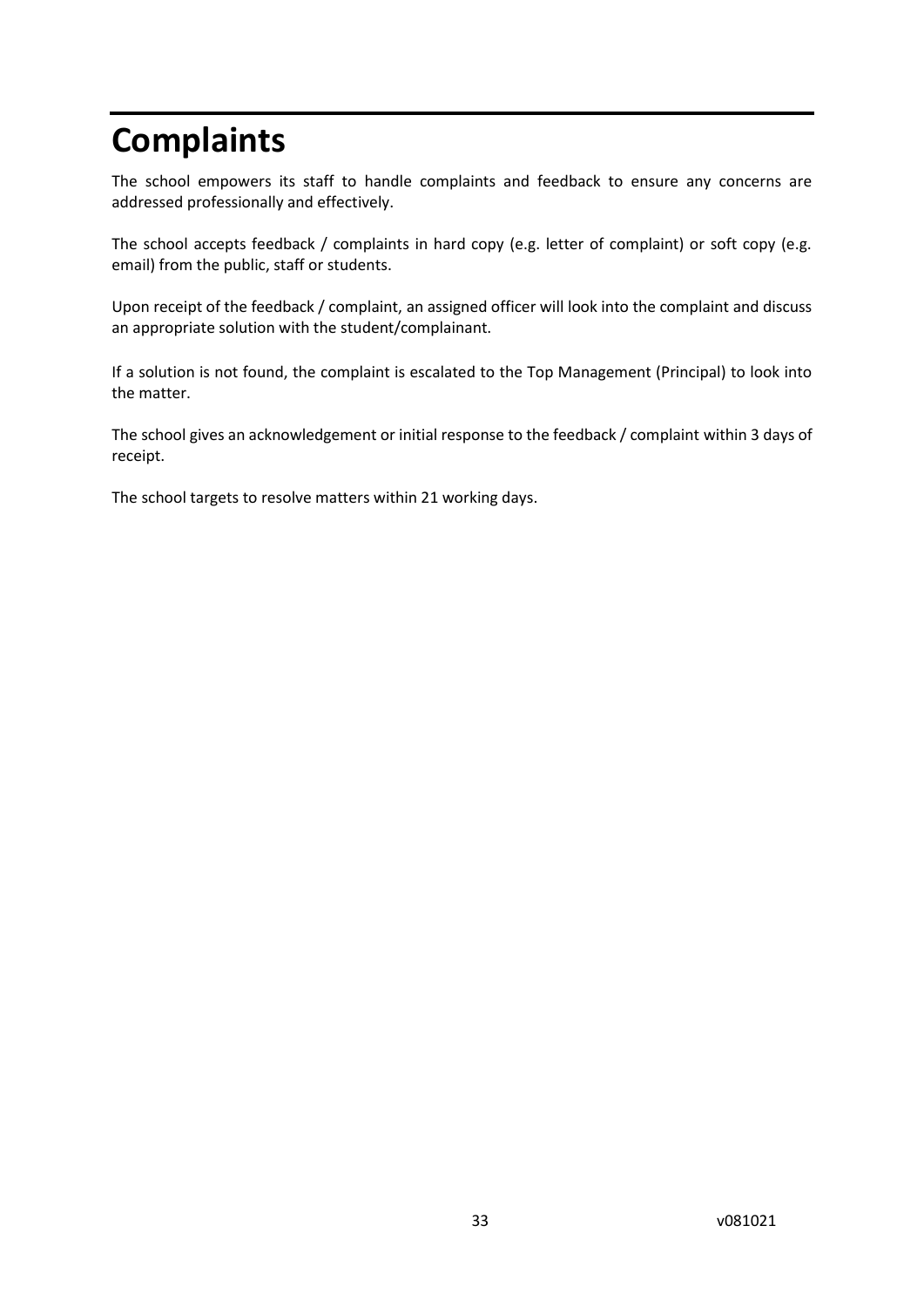# <span id="page-33-0"></span>**Student Discipline**

### **Disciplinary Committee**

If a student is suspected of committing an offence, the Principal may set up a Disciplinary Committee to investigate the matter and to recommend appropriate disciplinary measures. These measures may include the following:

- Counselling
- Issuance of warning letters
- Confiscation of items
- Reduction of marks (reduced to 0) or be ungraded for an assessment
- **Suspension**
- Expulsion
- Cancellation of student pass and repatriation to home country.

The offender may also have to pay for damages, liabilities or legal charges.

#### **Suspension**

The school may decide to suspend the student in the following situations:

- Possession / consumption of prohibited products or drugs.
- Vandalism
- Forgery or cheating / cheating in test and / or examinations.
- Physical or verbal abuse
- Misconduct related to abuse or misuse of school furniture or equipment

There is no refund to the student for the course fees that are consumed during the period of suspension.

#### **Expulsion**

The school may decide to expel the student in the following situations:

- Stealing
- Fighting, hooliganism and extortion
- Absent without valid reason for more than 7 consecutive days
- Wilful defiance of the School's rules and regulations, after having received warning letter(s)
- Serious infringements of the laws of Singapore

There is no refund of the course fees, whether consumed or un-consumed, if a student is expelled.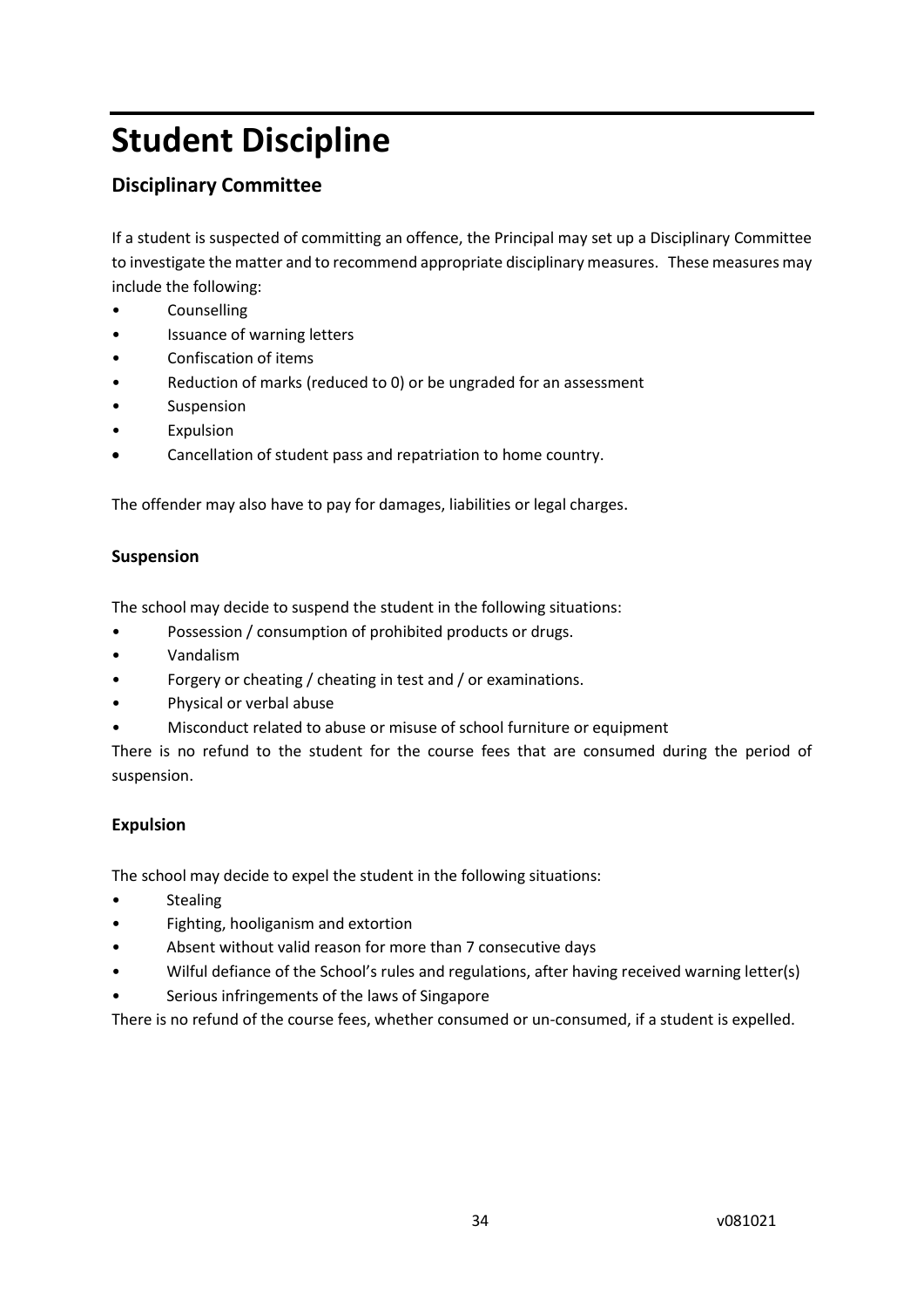# <span id="page-34-0"></span>**Dress Code for Students**

| <b>Type</b>   | <b>Male</b>                                   | Female                                           |
|---------------|-----------------------------------------------|--------------------------------------------------|
| Hair          | <b>Neat</b><br>$\bullet$                      | <b>Neat</b><br>٠                                 |
|               | Natural hair colour and no loud               | Natural hair colour and no loud                  |
|               | colours                                       | colours                                          |
| Top (for      | Uniform must be worn at all<br>$\bullet$      | Uniform must be worn at all time<br>$\bullet$    |
| students with | times (except for "mufti days")               | (except for "mufti days")                        |
| Uniform)      | Uniform should be neat and well-<br>$\bullet$ | Uniform should be neat and well-<br>$\bullet$    |
|               | kept (not torn, missing buttons,              | kept (not torn, missing buttons, etc.)           |
|               | etc.)                                         |                                                  |
| <b>Bottom</b> | IIS uniform pants/shorts<br>٠                 | IIS uniform pants, shorts, skirts                |
|               | Not Torn or Worn out Pants                    | Skirts worn should not be 3 fingers<br>$\bullet$ |
|               |                                               | above the knee                                   |
|               |                                               | No hipsters and skin fit bottoms                 |
| Footwear      | Closed toes shoes                             | Closed toes shoes                                |
|               | No Slippers                                   | No Slippers                                      |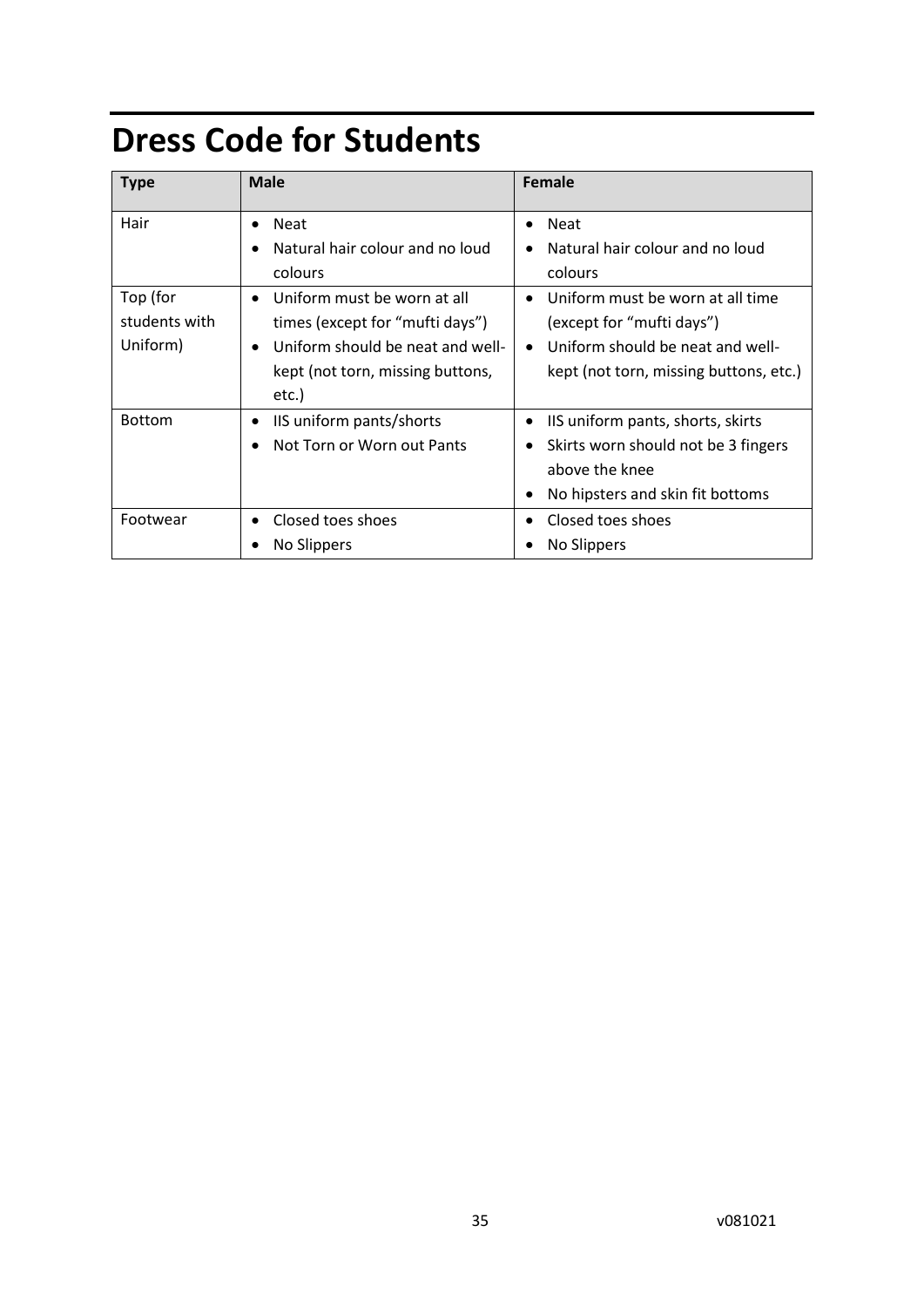# <span id="page-35-0"></span>**Attendance**

#### **Attendance Requirements**

All Student Pass Holders are required to maintain a record of 90% and above for each month. The school shall make a report to ICA if the monthly attendance percentage falls below 90%. Failure to achieve a minimum attendance of 90% each month may lead to cancellation of Student Pass or nonapproval of an application to renew Student Pass.

Non-Student Pass Holders are required to maintain a record of 80% and above.

A student who is absent from class for seven consecutive days without valid reasons will be deemed to have withdrawn from the course. If the school has been unable to contact the student, the school may make a police report and cancel the Student Pass.

#### **Absence Without Reason**

This refers to students who are:

- 1. Absent from school without prior approval or consent from the school authorities.
- 2. Late for school for more than 60 minutes.

#### **Absence with Valid Reason**

#### **Medical Leave**

Students who fall ill and are unable to attend classes will have to inform the school by phone before the class commences to apply for in-principle approved medical leave. Upon their recovery, students will have to produce the medical certificate by any licensed medical practitioners for the days of their absence. In the event that the number of days on the medical certificate is less than the number of days the student is absent, the difference will be marked as absent without valid reason.

#### **Personal Leave**

Students may apply for leave to attend important personal matters that cannot be re-schedule to after-school hours, such as trips to ICA, medical check-ups, etc. All leave of this nature are to be applied 24 hours in advance and require approval from the Principal or member of the Management Team.

#### **Hometown Leave**

International students whose home country is outside Singapore may apply for Hometown Leave to attend to family matters. Hometown Leave is subjected to the approval of the Principal and has to be applied 14 days in advance. The Form Teacher has to ensure that the course material and course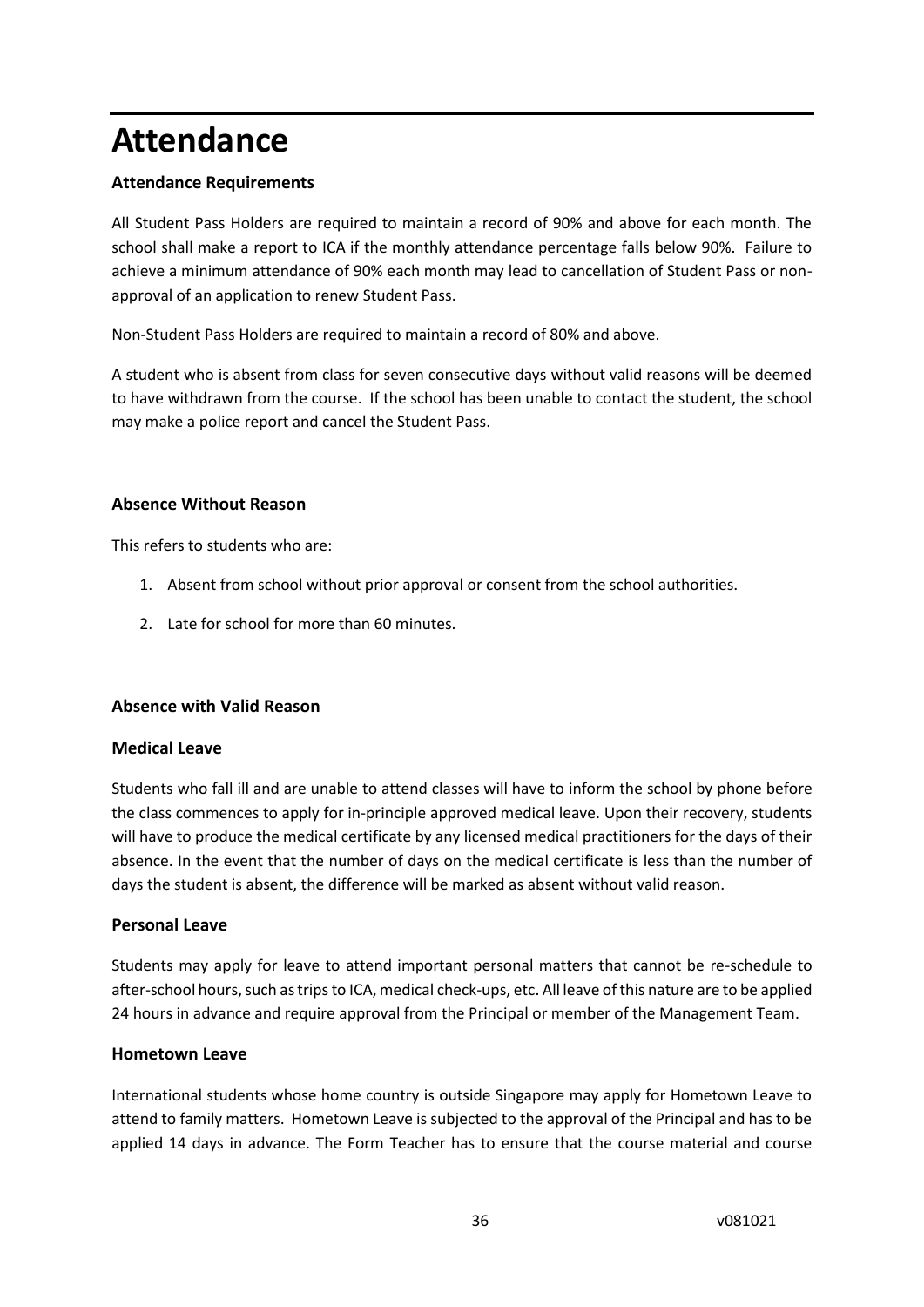assignments are given to the student in advance for the student's period of absent. All Hometown Leave will have to be submitted along with a photocopy of their air ticket for approval.

#### **School fees**

For all forms of leave, there will be no replacement lessons or refund of course fees for students.

### <span id="page-36-0"></span>**Applying for Leave**

- 1. Student completes the Student Leave Form obtainable from the Front Counter, and submits to the Admin Officer.
- 2. For students below eighteen [18] years old; parent/guardian's approval is sought by the school upon application of leave.
- 3. Principal reviews the leave application and approves or disallows the application based on the reasons given. One factor that is considered would be the attendance record of the student.
- 4. In evaluating leave applications, Principal is inclined to disapprove applications or scrutinises closely the reasons given when the student
	- has taken more than 14 days of Medical Leave over the duration of the course.
	- applies to take, in a month of studies, more than 2 days of personal leave to attend to personal matters.
	- applies for Hometown Leave where the no. of days applied for is more than 2 times the duration of the course in months, or the period exceeds 15 days.
- 5. The student will be informed of the outcome of the leave application.
- 6. Student's Form teacher shall be notified of any approved leave. The Office Manager shall record the approved leave in the attendance sheet and the database.
- 7. The Principal's decision is final for all student leave applications.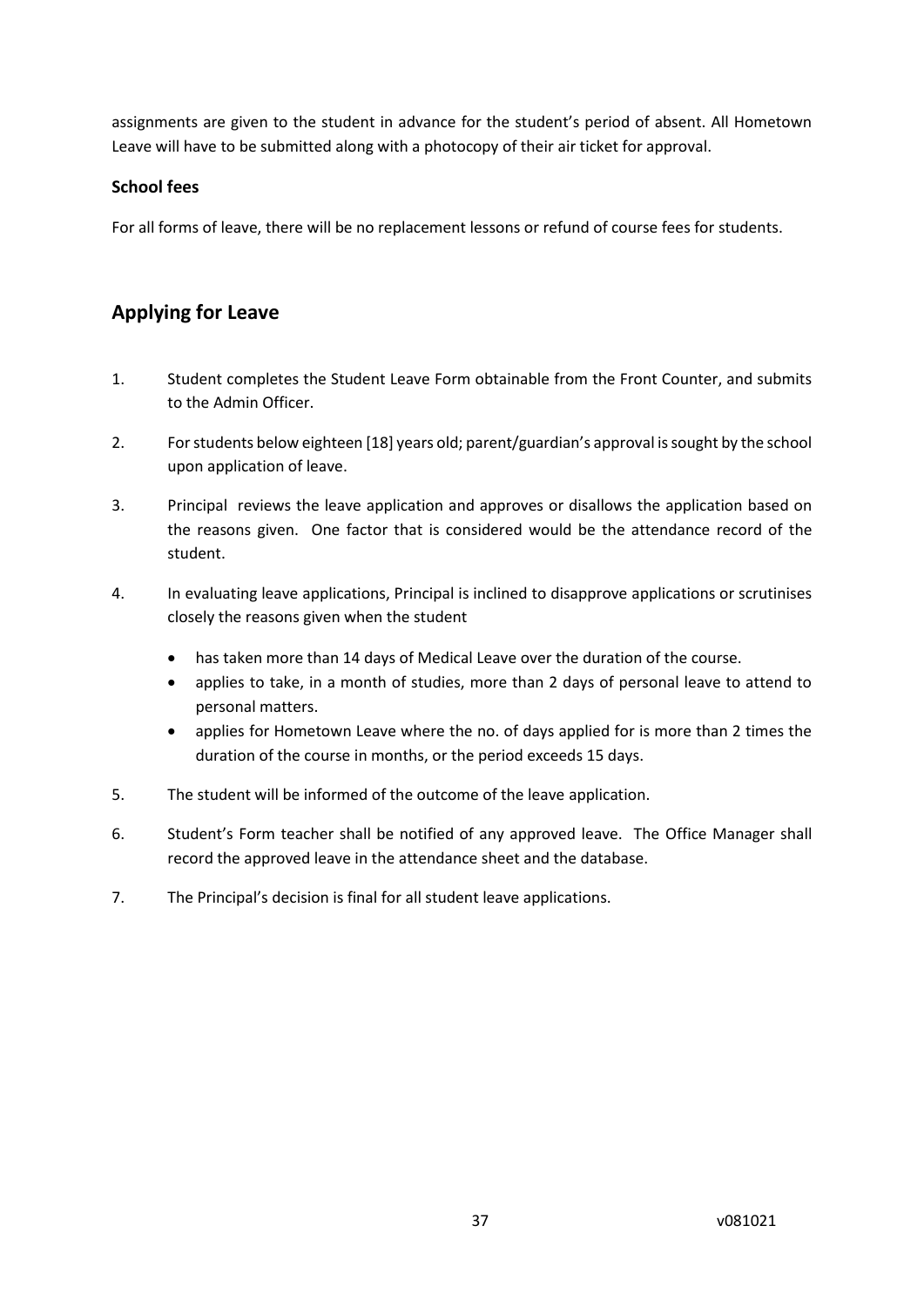# <span id="page-37-0"></span>**Miscellaneous Medical Conditions Of Students**

If a student is discovered to have a medical condition that is infectious or contagious, the Management of the school will use its discretion to send the student home immediately. An example of such a condition is when a student is found to host lice.

The concerned student is not allowed to return to the school until he/she is certified free from the condition and fit to return to school by a registered doctor. A letter from the doctor is required to be submitted to the school before the school can consider to allow the student to resume class.

The school's Management will have the discretion on deciding whether to allow the concerned student to return to the school as the Management has the responsibility to maintain a healthy and safe school environment.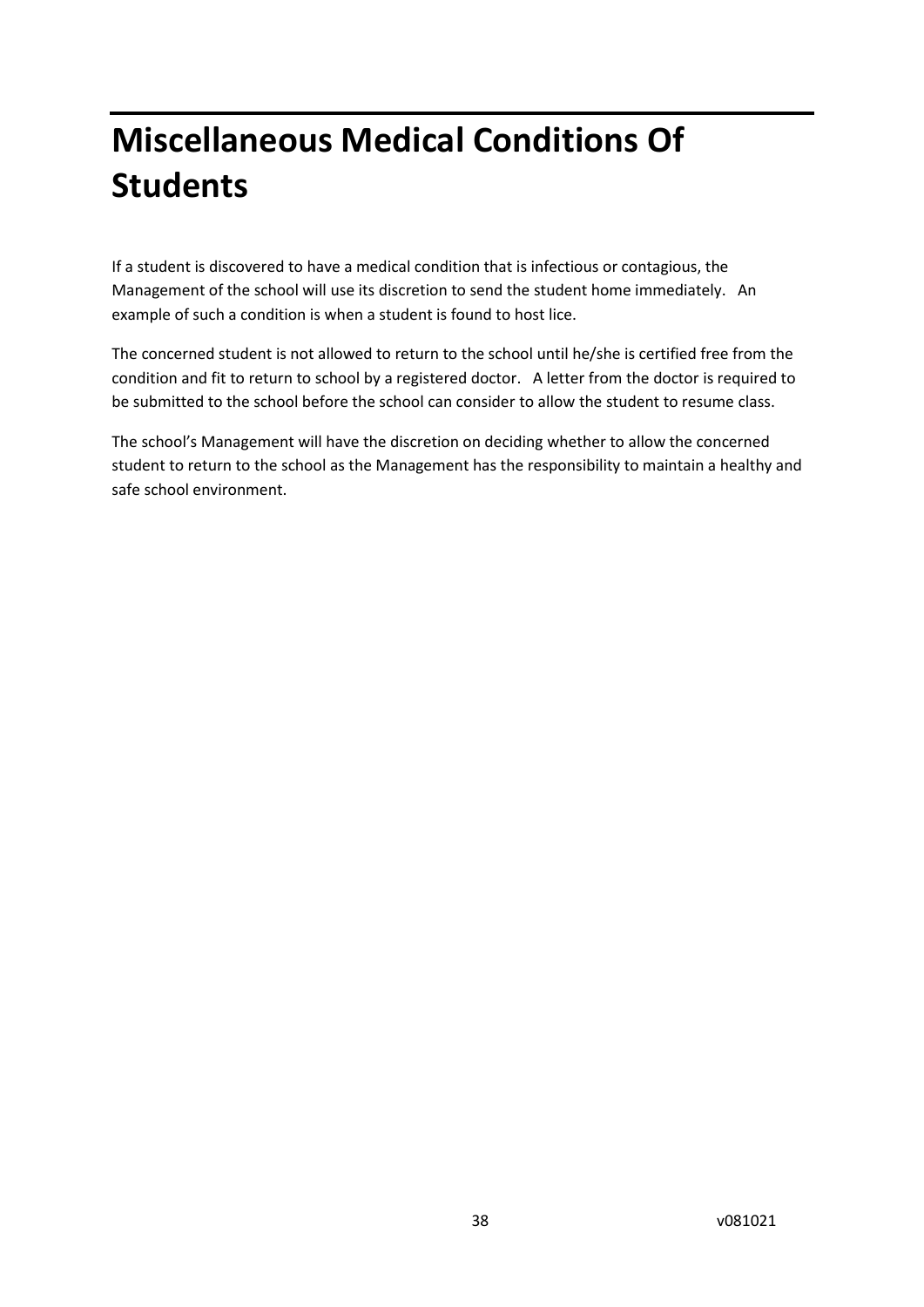# <span id="page-38-0"></span>**Disclaimer Statement**

The editors at the Integrated International School ensure accuracy and reliability of the data contained in these pages as far as possible. The school makes no guarantee or promise, expressed or implied, regarding the accuracy of content of the pages served by this service.

Any inaccuracy found in this Handbook will be brought to the attention of the Integrated International School and will be attended to and amended immediately.

The school reserves the right to alter any information in this Handbook in relation to procedures, fees and regulations and to discontinue or vary courses and services at any time without notice.

The school accepts no liability for any loss a person suffers if that person has directly or indirectly relied only on information published within this Handbook.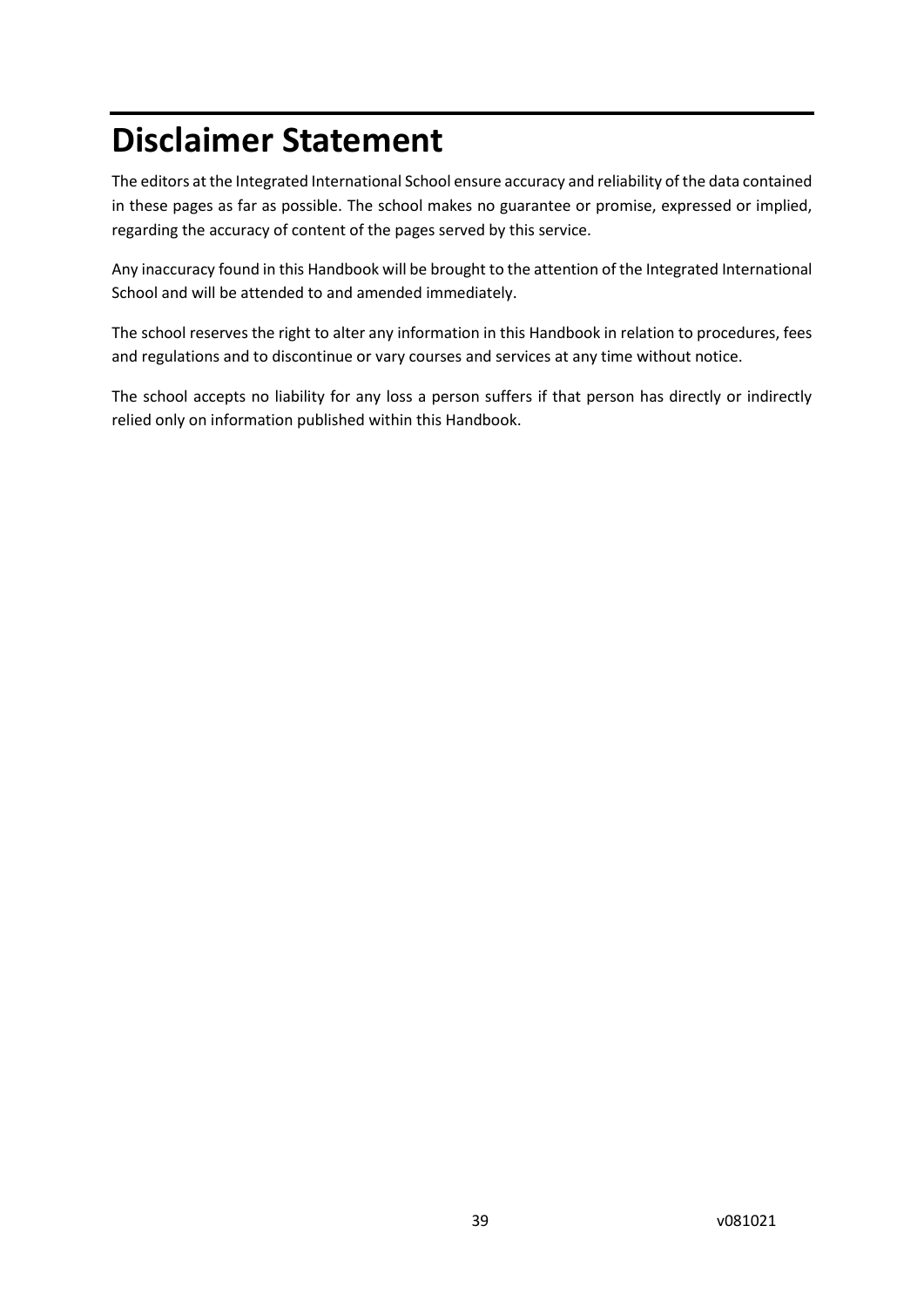# <span id="page-39-0"></span>**Acknowledgement Form**

I, \_\_\_\_\_\_\_\_\_\_\_\_\_\_\_\_\_\_\_\_, have received and read a copy of the Integrated International School's Student Handbook which outlines the policies, practices, benefits and expectations of the school, as well as my responsibilities as a student.

I have familiarised myself with the contents of this handbook. With my signature below, I acknowledge, understand, accept and agree to comply with the information contained in this Student Handbook provided to me by the Integrated International School. I understand this handbook is not intended to cover every situation which may arise during my studies, but is simply a general guide to the policies, practices, benefits and expectations of the Integrated International School.

I understand that this Integrated International School's Student Handbook is not a PEI-Student Contract and should not be deemed as such.

\_\_\_\_\_\_\_\_\_\_\_\_\_\_\_\_\_\_\_\_\_\_\_\_\_\_\_\_\_\_ \_\_\_\_\_\_\_\_\_\_\_\_\_\_\_\_\_\_\_\_\_\_\_\_\_\_\_\_

\_\_\_\_\_\_\_\_\_\_\_\_\_\_\_\_\_\_\_\_\_\_\_\_\_\_\_\_\_\_ \_\_\_\_\_\_\_\_\_\_\_\_\_\_\_\_\_\_\_\_\_\_\_\_\_\_\_\_

Student/ Guardian Signature & Date Witnessing Staff Signature & Date

Name of Student/ Guardian Name of Staff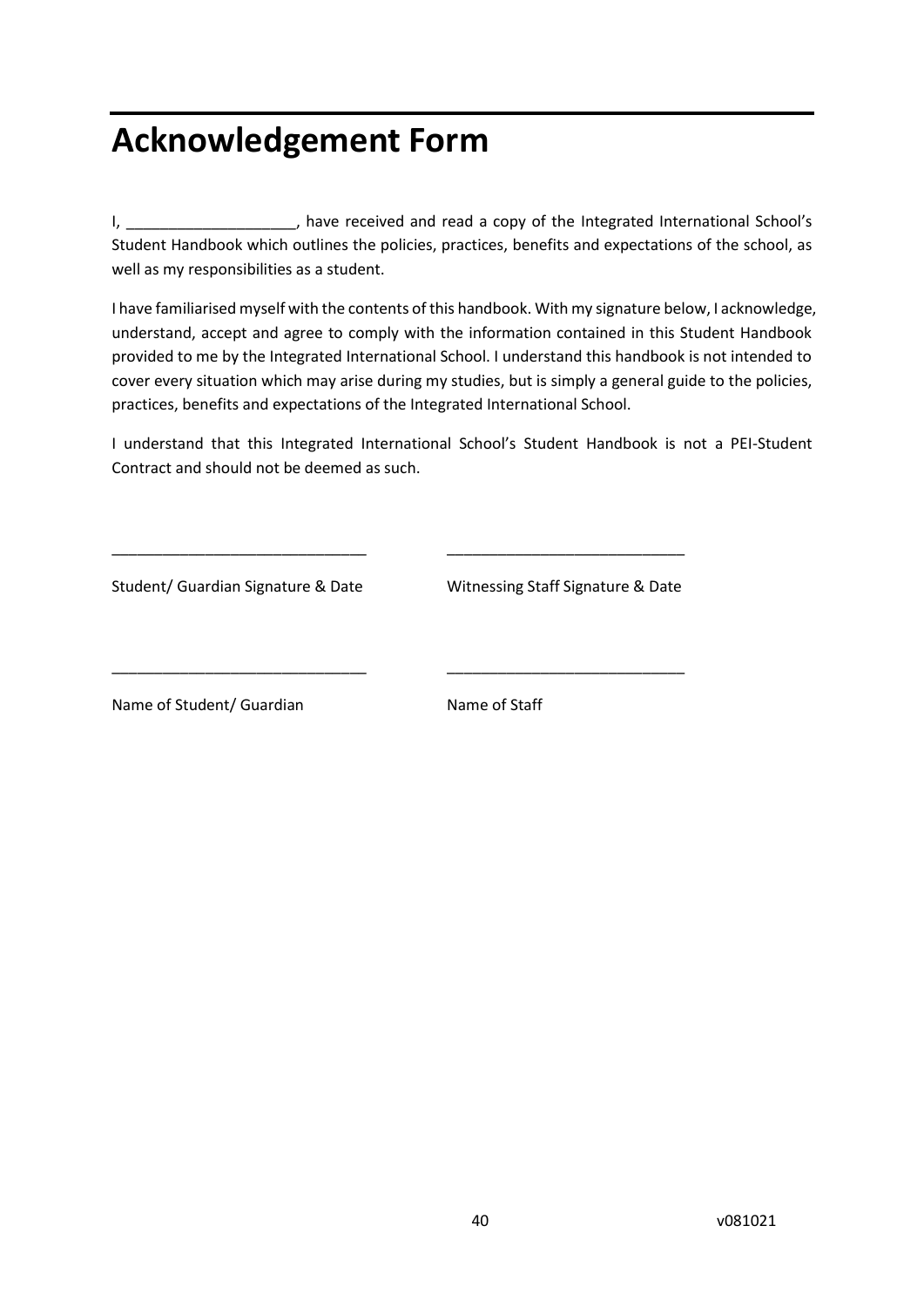#### **REVISION HISTORY**

| Changes made                                                                                                                                                                     | Date of<br>revision | Approved by |
|----------------------------------------------------------------------------------------------------------------------------------------------------------------------------------|---------------------|-------------|
| Original Issue                                                                                                                                                                   | 29 Oct 2018         | <b>CEO</b>  |
| Reviewed the Course Assessment. Changes were<br>made to the Criteria for Grading and Award.                                                                                      | 6 Dec 2018          | <b>CEO</b>  |
| Reviewed the Student Support Services.<br>Changes were made to the Behavioural Therapy<br>& Modification Techniques                                                              |                     |             |
| Change classroom numbers in the section "Our<br>Facilities"                                                                                                                      | 3 Dec 2019          | <b>CEO</b>  |
| Added section on Non-Payment of School Fee.<br>Updated section on Criteria for Grading and<br>Awards.<br>Added section on Miscellaneous Medical<br><b>Conditions of Students</b> | 17 Mar 2020         | <b>CEO</b>  |
| Added information of Edutrust attainment and<br>validity to the section About The School.                                                                                        | 28 May 2020         | <b>CEO</b>  |
| Updated information on CPE in the section<br>Singapore Ministry of Education                                                                                                     |                     |             |
| <b>Updated for Vision and Mission statements</b>                                                                                                                                 | 4 Jun 2020          | <b>CEO</b>  |
| Updated ERF registration dates and include<br>PayNow as one of the payment modes                                                                                                 | 22 Sep 2020         | <b>CEO</b>  |
| Updated section on Student Support Services                                                                                                                                      | 2 Oct 2020          | <b>CEO</b>  |
| Updated Facilities to include Classrooms #31 and<br>#32                                                                                                                          | 25 Mar 2021         | <b>CEO</b>  |
| Updated with section on Assessment Code of<br><b>Conduct for Students</b>                                                                                                        | 1 Apr 2021          | <b>CEO</b>  |
| Updated Dispute Resolution Procedure to<br>remove CPE Student Services Centre.                                                                                                   | 28 May 2021         | <b>CEO</b>  |
| Updated SkillsFuture CPE address.                                                                                                                                                |                     |             |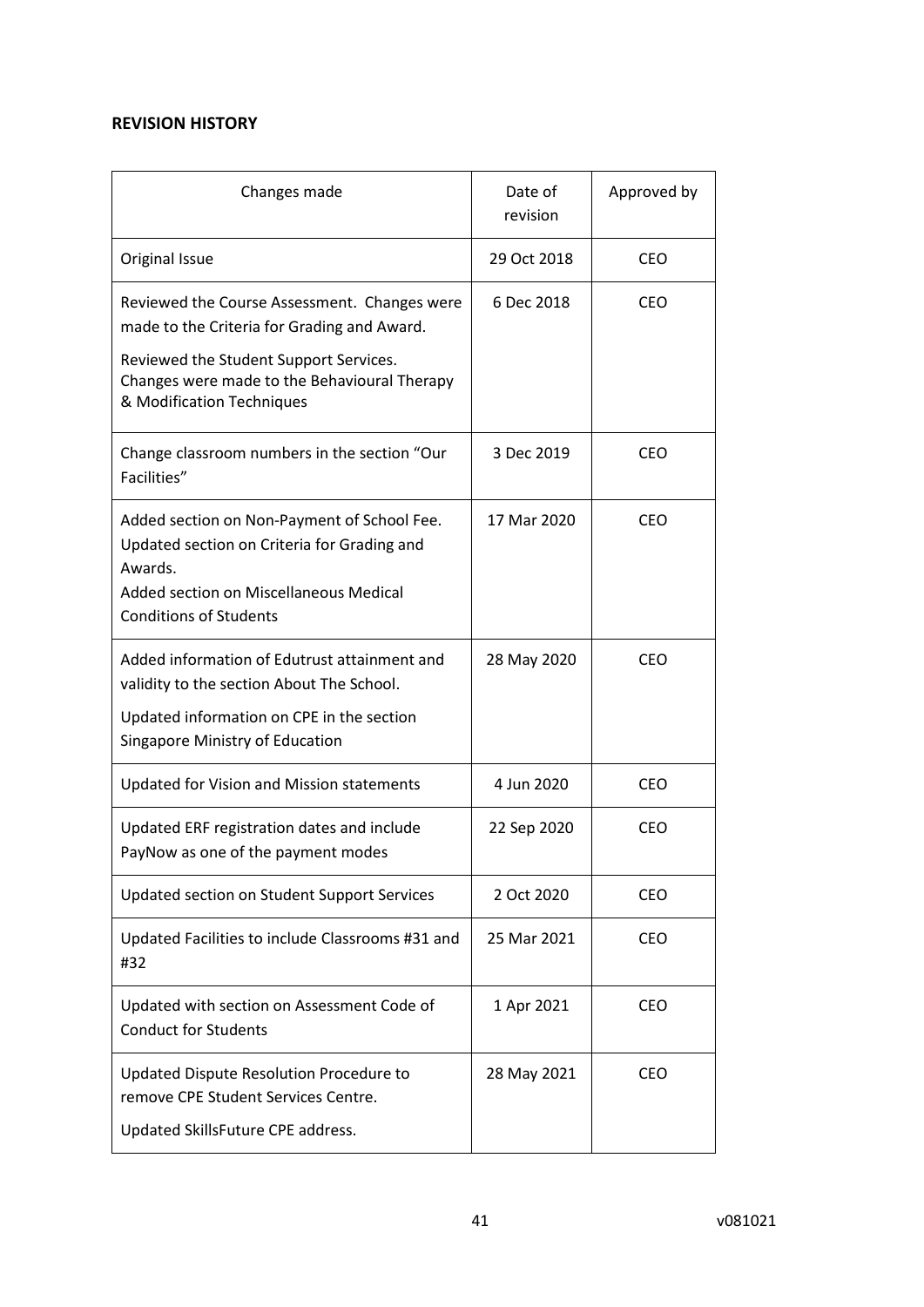| Updated Refund Procedure with<br>student/parent/guardian acknowledgement of            | 8 Oct 2021 | CEO |
|----------------------------------------------------------------------------------------|------------|-----|
| calculation of refund amount by email.<br>Updated student Transfer Procedure to remove |            |     |
| <b>CPE Student Services Centre</b><br>Updated Criteria for Grading and Awards          |            |     |